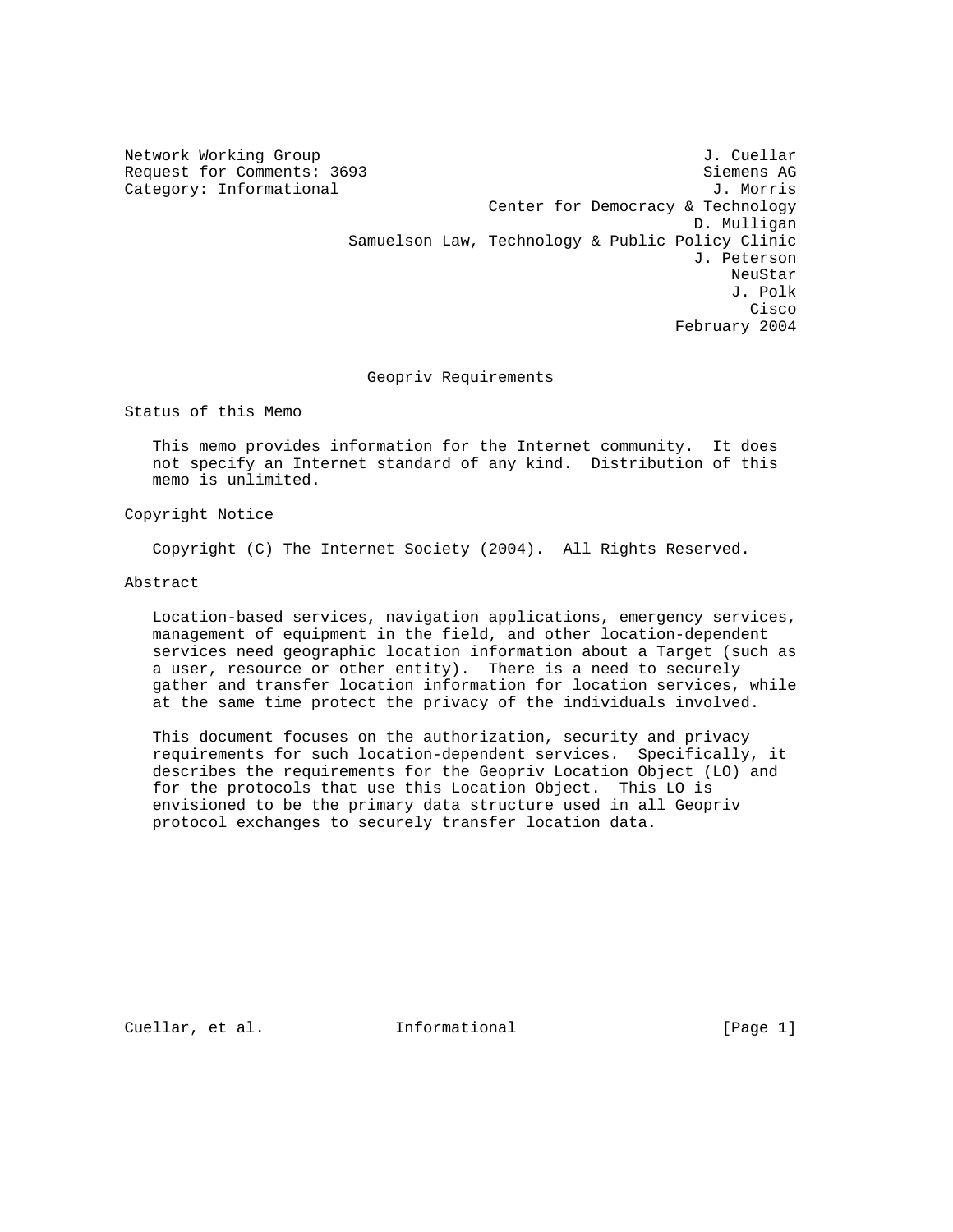Table of Contents 1. Overview . . . . . . . . . . . . . . . . . . . . . . . . . . . 3

| $2$ . | Conventions Used in this Document.<br>$\overline{4}$      |
|-------|-----------------------------------------------------------|
| 3.    |                                                           |
| 4.    | 6                                                         |
| 5.    | Further Geopriv Terminology. 7                            |
|       | Location Information and Sighting. 7<br>5.1.              |
|       | The Location Object and Using Protocol 9<br>5.2.          |
|       | Trusted vs. Non-trusted Data Flows 10<br>5.3.             |
|       | Further Geopriv Principals 10<br>5.4.                     |
|       | 5.5.                                                      |
|       |                                                           |
|       | Identifiers, Authentication and Authorization. 13<br>5.6. |
| 6.    | Scenarios and Explanatory Discussion 15                   |
| 7.    |                                                           |
|       | 7.1.                                                      |
|       | 7.2.<br>The Using Protocol 21                             |
|       | 7.3.<br>Rule based Location Data Transfer. 21             |
|       | Location Object Privacy and Security 22<br>7.4.           |
|       | 7.4.1. Identity Protection. 22                            |
|       | 7.4.2. Authentication Requirements. 23                    |
|       | 7.4.3. Actions to be secured. 23                          |
|       | 7.5.                                                      |
| 8.    |                                                           |
|       | 8.1.                                                      |
|       | 8.2.<br>Securing the Privacy Rules 24                     |
|       |                                                           |
|       | 8.3.                                                      |
|       | Identities and Anonymity 25<br>8.4.                       |
|       | 8.5.<br>Unintended Target. 26                             |
| 9.    | Protocol and LO Issues for later Consideration 26         |
|       | Multiple Locations in one LO 26<br>9.1.                   |
|       | Translation Fields 26<br>9.2.                             |
|       | 9.3.                                                      |
|       | Timing Information Format. 27<br>9.4.                     |
|       | The Name Space of Identifiers. 27<br>9.5.                 |
|       |                                                           |
|       |                                                           |
|       | 11.1. Normative Reference 28                              |
|       | 11.2. Informative References 28                           |
|       |                                                           |
|       |                                                           |
|       | 13. Full Copyright Statement 30                           |

Cuellar, et al. 1nformational [Page 2]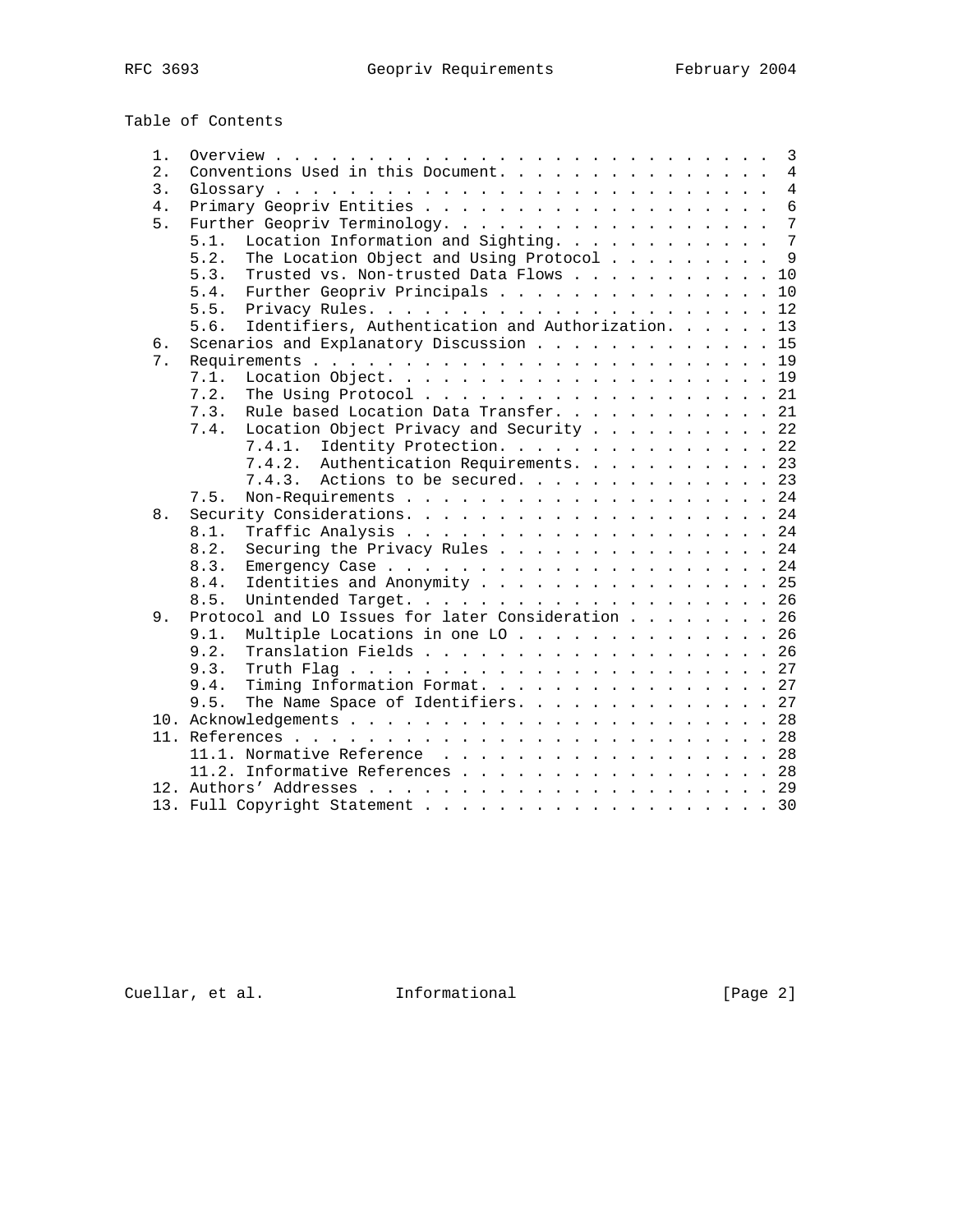#### 1. Overview

 Location-based services (applications that require geographic location information as input) are becoming increasingly common. The collection and transfer of location information about a particular Target can have important privacy implications. A key goal of the protocol described in this document is to facilitate the protection of privacy pursuant to Privacy Rules set by the "user/owner of the Target" (or, more precisely in the terminology of this document given in Section 3 and 5.4 below, the "Rule Maker").

 The ability to gather and generate a Target's location, and access to the derived or computed location, are key elements of the location based services privacy equation. Central to a Target's privacy are (a) the identity of entities that have access to raw location data, derive or compute location, and/or have access to derived or computed location information, and (b) whether those entities can be trusted to know and follow the Privacy Rules of the user.

 The main principles guiding the requirements described in this document are:

- 1) Security of the transmission of Location Object is essential to guarantee the integrity and confidentiality of the location information. This includes authenticating the sender and receiver of the Location Object, and securing the Location Object itself.
- 2) A critical role is played by user-controlled Privacy Rules, which describe the restrictions imposed or permissions given by the "user" (or, as defined below, the "Rule Maker"). The Privacy Rules specify the necessary conditions that allow a Location Server to forward Location Information to a Location Recipient, and the conditions and purposes for which the Location Information can be used.
- 3) One type of Privacy Rules specify how location information should be filtered, depending on who the recipient is. Filtering is the process of reducing the precision or resolution of the data. A typical rule may be of the form: "my location can only be disclosed to the owner of such credentials in such precision or resolution" (e.g., "my co-workers can be told the city I am currently in").
- 4) The Location Object should be able to carry a limited but core set of Privacy Rules. The exact form or expressiveness of those Rules in the core set or in the full set is not further discussed in this document, but will be discussed more extensively in future documents produced by this working group.

Cuellar, et al. 1nformational [Page 3]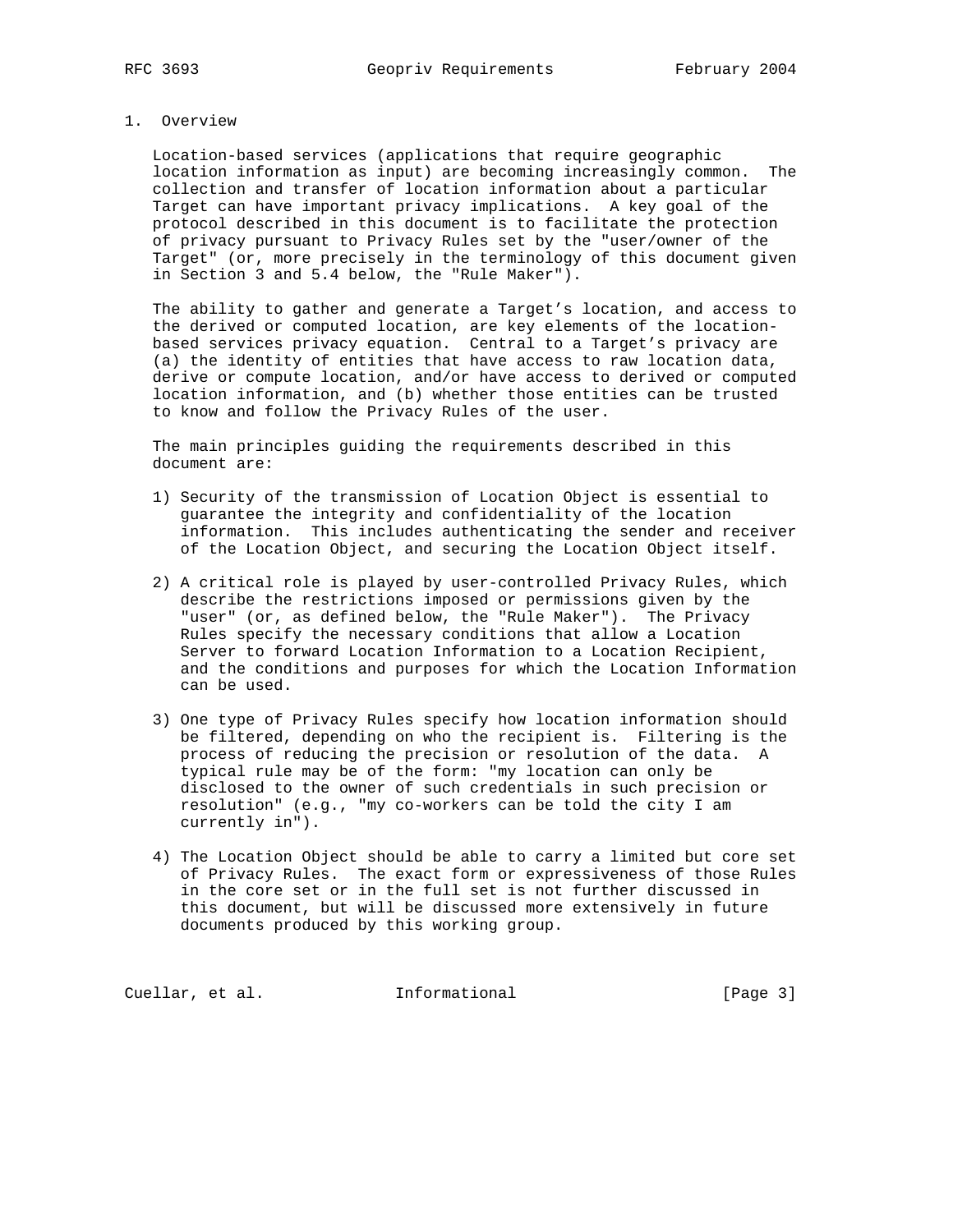- 5) Whenever appropriate, the location information should not be linked to the real identity of the user or a static identifier easily linked back to the real identity of the user (i.e., Personally Identifiable Information such as a name, mailing address, phone number, social security number, or email address or username). Rather, the user should be able to specify which local identifier, unlinked pseudonym, or private identifier is to be bound to the location information.
- 6) The user may want to hide the real identities of himself and his partners, not only to eavesdroppers but also to other entities participating in the protocol.

 Although complete anonymity may not be appropriate for some applications because of legal constraints or because some location services may in fact need explicit identifications, most often the location services only need some type of authorization information and/or perhaps anonymous identifiers of the entities in question.

2. Conventions Used in this Document

 The key words "MUST", "MUST NOT", "REQUIRED", "SHALL", "SHALL NOT", "SHOULD", "SHOULD NOT", "RECOMMENDED", "MAY", and "OPTIONAL" in this document are to be interpreted as described in [RFC2119].

 Note that the requirements discussed here are requirements on the generic Location Object and on using protocols for location services. Thus, for the most part, the requirements discussed in this document refer to capabilities that are mandatory-to-implement. For example, requiring that implementations support integrity is not the same thing as requiring that all protocol traffic be authenticated. In contrast, an example of a mandatory-to-use (not just mandatory-to implement) requirement might be one that states that the user always receives a notice when his location data was not authenticated. This practice is mandatory-to-use, not just to implement.

3. Glossary

 For easy reference and readability, below are basic terms that will be defined more formally and fully later in this document.

 Location Generator (LG): The entity that initially determines or gathers the location of the Target and creates Location Objects describing the location of the Target.

Cuellar, et al. **Informational** [Page 4]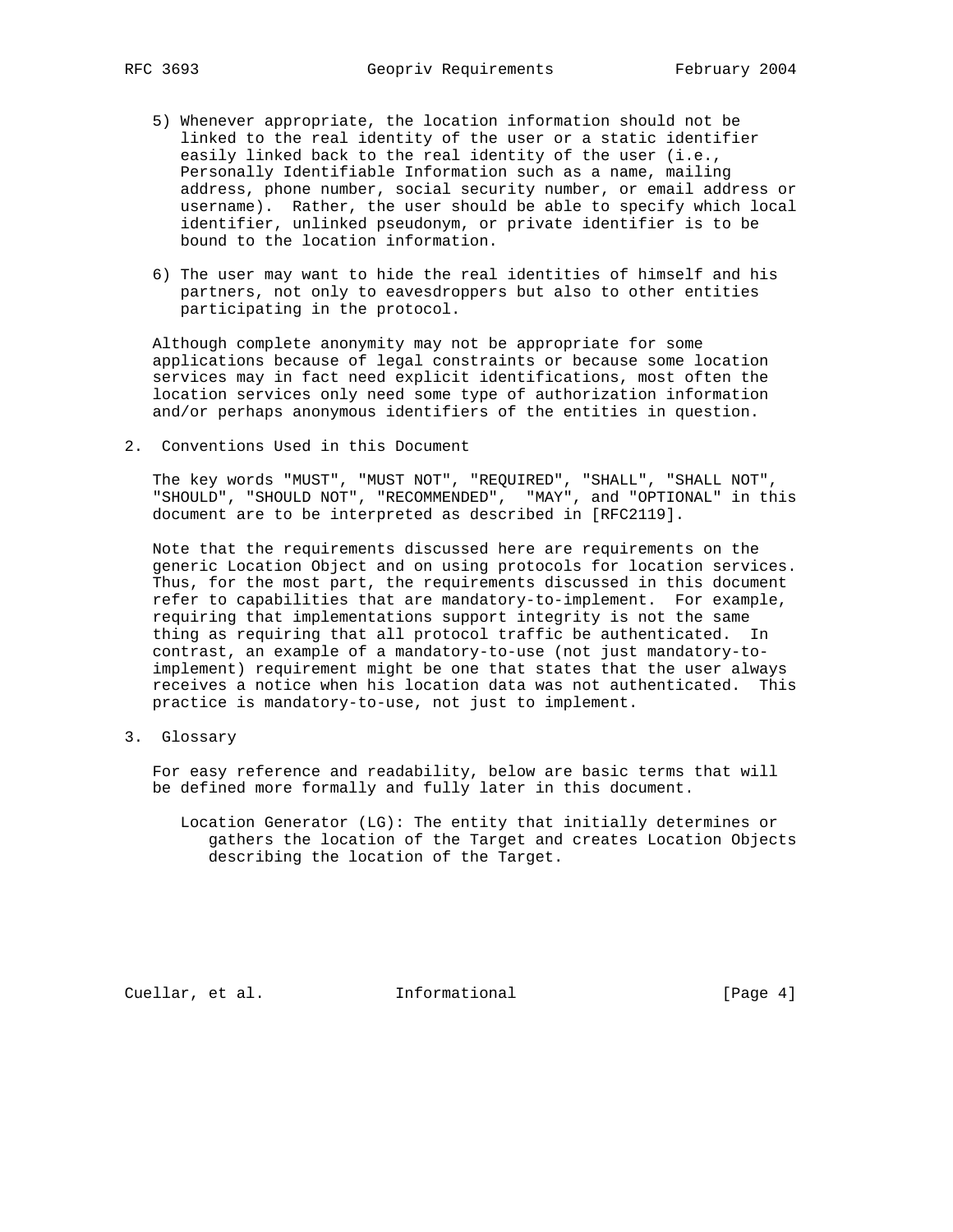- Location Object (LO): An object conveying location information (and possibly privacy rules) to which Geopriv security mechanisms and privacy rules are to be applied.
- Location Recipient (LR): The entity that receives location information. It may have asked for this location explicitly (by sending a query to a location server), or it may receive this location asynchronously.
- Location Server (LS): The entity to which a LG publishes location objects, the recipient of queries from location receivers, and the entity that applies rules designed by the rule maker.
- Precision: The number of significant digits to which a value has been reliably measured.
- Principal: The holder/subject of the credentials, e.g., a workstation user or a network server.
- Resolution: The fineness of detail that can be distinguished in a measured area. Applied to Geopriv this means the finite area within provided and closed borders (ex. Latitude and Longitude boundaries).
- Rule Holder: The entity that provides the rules associated with a particular target for the distribution of location information. It may either 'push' rules to a location server, or a location server may 'pull' rules from the Rule Holder.
- Rule Maker: The authority that creates rules governing access to location information for a target (typically, this it the target themselves).
- Rule, or Privacy Rule: A directive that regulates an entity's activities with respect to location information, including the collection, use, disclosure, and retention of location information.
- Target: A person or other entity whose location is communicated by a Geopriv Location Object.
- Using Protocol: A protocol that carries a Location Object.
- Viewer: A Principal that consumes location information that is communicated by a Geopriv Location Object, but does not pass this information further.

Cuellar, et al. 1nformational [Page 5]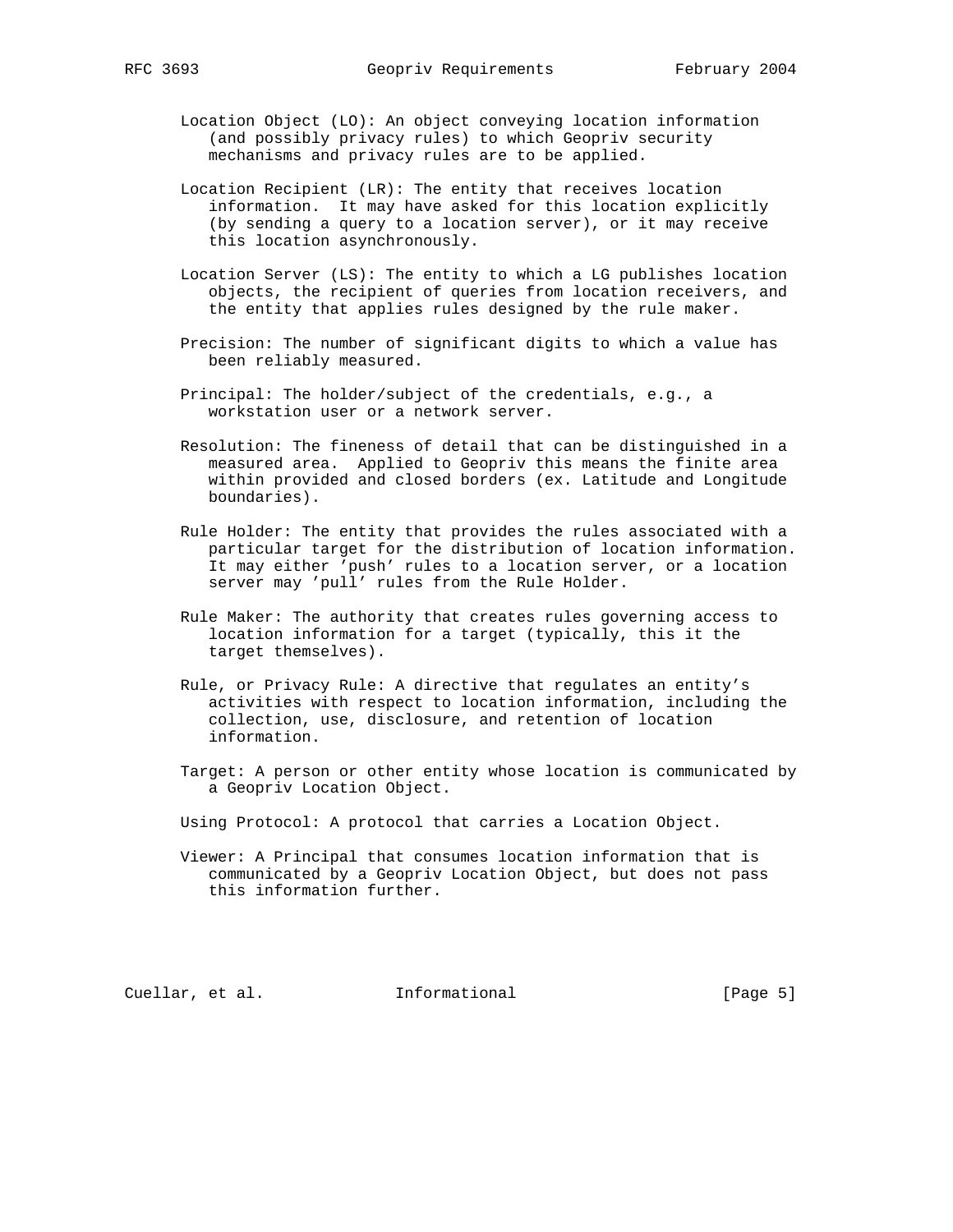Resolution and Precision are very close terms. Either quality can be 'reduced' to coarsen location information: 'resolution' by defining a off-center perimeter around a user's location or otherwise enlarging the area in consideration (from state to country, say) and 'precision' by discarding significant digits of positioning information (rounding off longitude and latitude from seconds to minutes, say). Another WG document discusses this topic in much more detail.

4. Primary Geopriv Entities

|

 The following picture shows the primary Geopriv entities in a simple and basic architecture, without claim of completeness or any suggestion that the entities identified must in all cases be physically separate entities.

 +----------+ | Rule | | Holder | | | +----+-----+

# rule|interface

| Location  | publication | ` Location | notification   Location |                     |  |  |  |
|-----------|-------------|------------|-------------------------|---------------------|--|--|--|
| Generator |             | Server     |                         | $\cdot$ > Recipient |  |  |  |
|           | interface   |            | interface               |                     |  |  |  |
|           |             |            |                         |                     |  |  |  |

The four primary Entities are described as follows:

- Location Generator (LG): The entity that initially determines or gathers the location of the Target and creates Location Objects describing that location. LGs publish Location Objects to Location Servers. The manner in which the Location Generator learns of Location Information is outside the scope of the Geopriv Protocol.
- Location Server (LS): The LS is an element that receives publications of Location Objects from Location Generators and may receive subscriptions from Location Recipients. The LS applies the rules (which it learns from the Rule Holder) to LOs it receives from LGs, and then notifies LRs of resulting LOs as necessary.

Cuellar, et al. **Informational** [Page 6]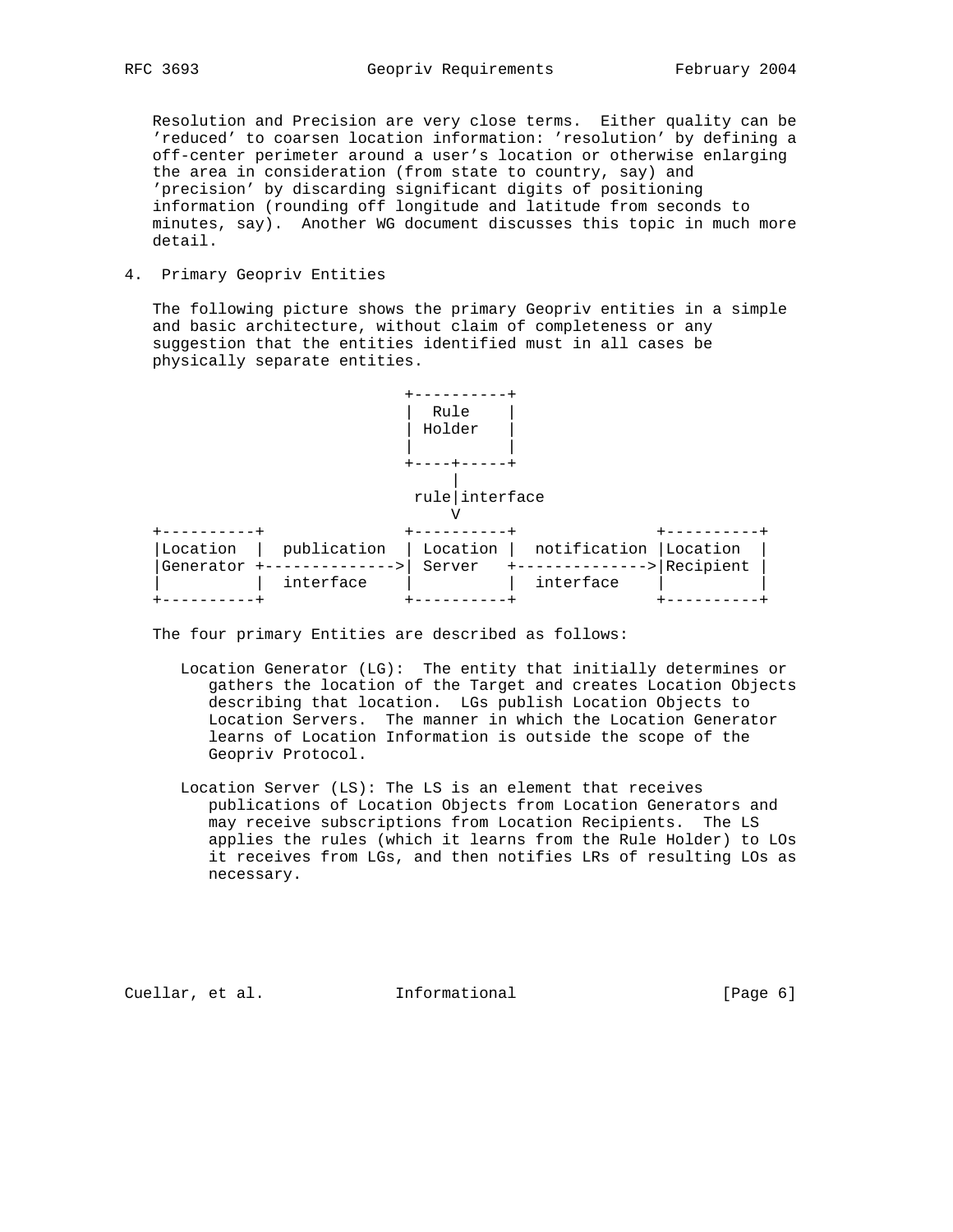Location Recipient (LR): The LR is an element that receives notifications of Location Objects from Location Servers. The LR may render these LOs to a user or automaton in some fashion.

 Rule Holder (RH): The RH is an element that houses Privacy Rules for receiving, filtering and distributing Location Objects for specific Targets. An LS may query an RH for a set of rules, or rules may be pushed from the RH to an LS. The rules in the Rule Holder are populated by the Rule Maker.

 Thus Location Generation is the process of gathering Location Information, perhaps from multiple sources, at an IP-based Geopriv Entity, the LG, which communicates with other Geopriv Entities.

 Rules MUST be authenticated and protected. How this is done and in particular how to distribute the keys to the RM and other authorities is outside of the scope of this document. See also Section 8.2, "Securing the Privacy Rules".

 The interfaces between the Geopriv entities are not necessarily protocol interfaces; they could be internal interfaces within a single composed device. In some architectures, the Location Generator, Rule Holder, and Location Server might all be implemented in the same device. There may be several Rule Holders that enforce the Privacy Rules at a particular Location Server.

5. Further Geopriv Terminology

 The terminology and definitions detailed below include both terms that, besides the primary Geopriv entities, (1) are used in the requirements section of this document, and (2) provide additional detail about the usage model envisioned for the Geopriv Location Object. These latter terms will be utilized in a separate scenarios document and elsewhere.

5.1. Location Information and Sighting

 The focus of the Geopriv working group is on information about a Target's location that is NOT based on generally or publicly available sources, but instead on private information provided or created by a Target, a Target's Device, or a Target's network or service provider. Notwithstanding this focus on private location information, the Geopriv Location Object could certainly be used to convey location information from publicly available sources.

 Location Information: A relatively specific way of describing where a Device is located.

Cuellar, et al. **Informational** [Page 7]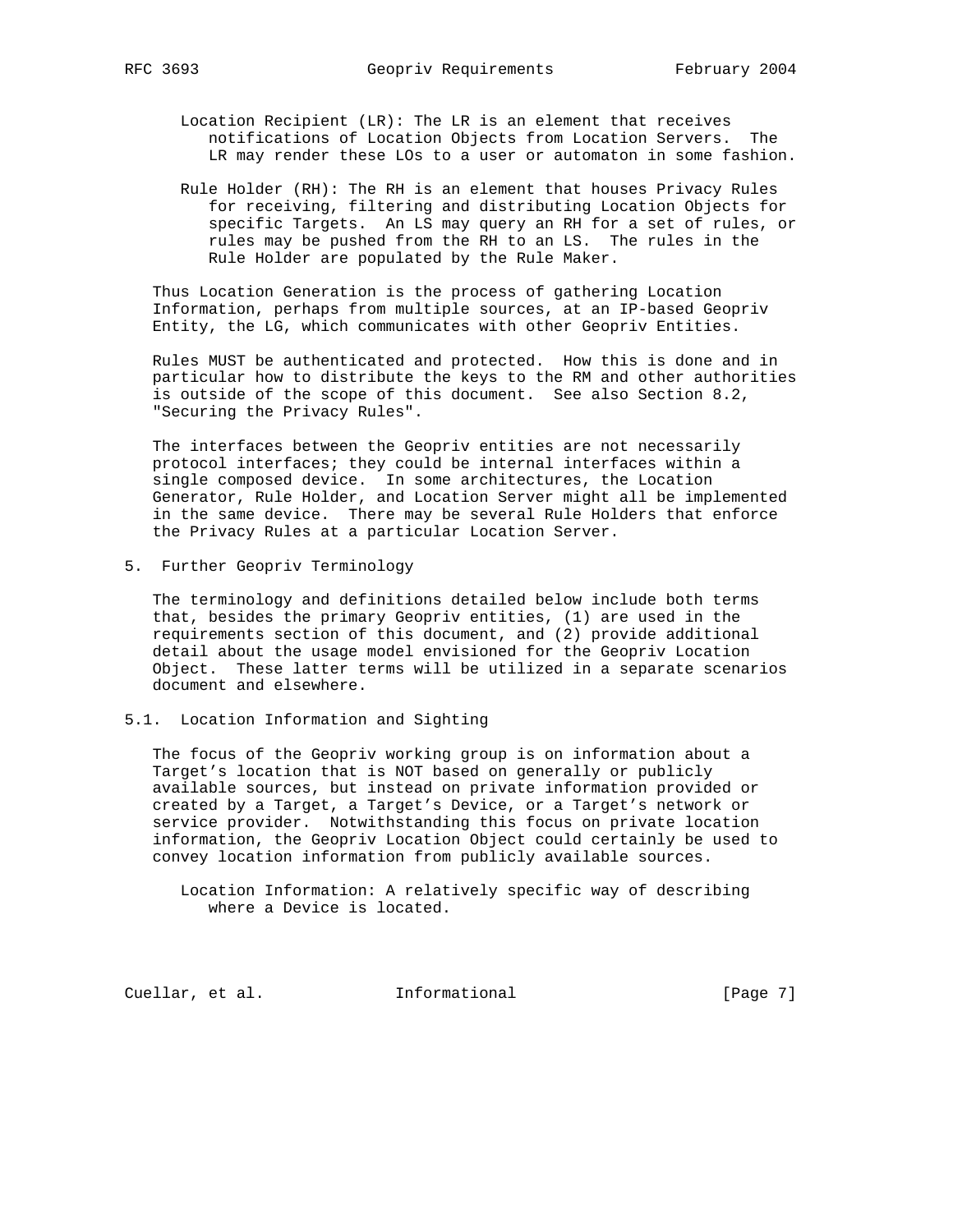This Location Information may have been determined in many different ways, including:

 (a) derived or computed from information generally not available to the general public (such as information mainly available to a network or service provider), (b) determined by a Device that may not be generally publicly addressable or accessible, or (c) input or otherwise provided by a Target.

 As examples, the Location Information could include (a) information calculated by triangulating on a wireless signal with respect to cell phone towers, (b) longitude and latitude information determined by a Device with GPS (global positioning satellite) capabilities, (c) information manually entered into a cell phone or laptop by a Target in response to a query, or (d) automatically delivered by some other IP protocol, such as at device configuration via DHCP.

 Excluded from this definition is the determination of location information wholly without the knowledge or consent of the Target (or the Target's network or access service provider), based on generally available information such as an IP or e-mail address. In some cases, information like IP address can enable someone to estimate (at least roughly) a location. Commercial services exist that provide rough location information based on IP addresses. Currently, this type of location information is typically less precise than the type of location information addressed in this document. Although this type of location computation still raises significant potential privacy and public privacy concerns, such scenarios are generally outside the scope of this document.

 Within any given location-based transaction, the INITIAL determination of location (and thus the initial creation of Location Information) is termed a Sighting:

 Sighting: The initial determination of location based on non-public information (as discussed in the definition of Location Information), and the initial creation of Location Information.

 Some variant of the sighting information is included in the Location Object. Abstractly, it consists of two separate data fields:

(Identifier, Location)

Cuellar, et al. **Informational** [Page 8]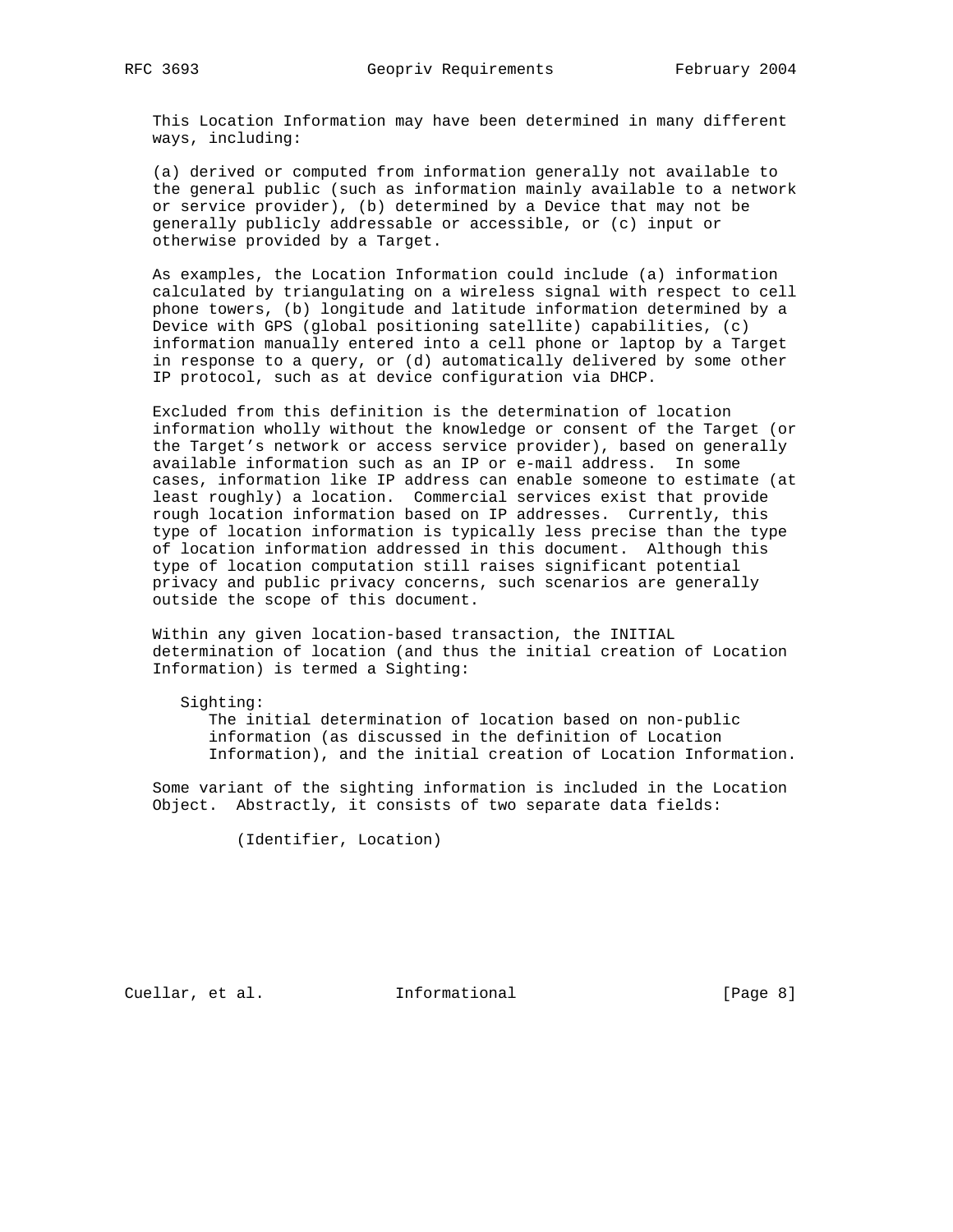where Identifier is the identifier assigned to a Target being sighted, and Location is the current position of that Target being sighted. Not all entities may have access to exactly the same piece of sighting information. A sighting may be transformed to a new sighting pair:

(Identifier-1, Location-1)

 before it is provided by a Location Generator or Location Server to Location Recipient. In this case, Identifier-1 may be a Pseudonym, and Location-1 may have less precision or resolution than the original value.

### 5.2. The Location Object and Using Protocol

 A main goal of the Geopriv working group is to define a Location Object (LO), to be used to convey both Location Information and basic privacy-protecting instructions:

 Location Object (LO): This data contains the Location Information of the Target, and other fields including an identity or pseudonym of the Target, time information, core Privacy Rules, authenticators, etc. Most of the fields are optional, including the Location Information itself.

 Nothing is said about the semantics of a missing field. For instance, a partially filled object MAY be understood implicitly as a request to complete it. Or, if no time information is included, this MAY implicitly mean "at the current time" or "at a very recent time", but it could be interpreted in a different way, depending on the context.

 The "using protocol" is the protocol that uses (reads or modifies) the Location Object. A protocol that just transports the LO as a string of bits, without looking at them (like an IP storage protocol could do), is not a using protocol, but only a transport protocol. Nevertheless, the entity or protocol that caused the transport protocol to move the LO is responsible for the appropriate distribution, protection, usage, retention, and storage of the LO based on the rules that apply to that LO.

 The security and privacy enhancing mechanisms used to protect the LO are of two types: First, the Location Object definition MUST include the fields or mechanisms used to secure the LO as such. The LO MAY be secured, for example, using cryptographic checksums or encryption as part of the LO itself. Second, the using protocol may also provide security mechanisms to securely transport the Location Object.

Cuellar, et al. 1nformational [Page 9]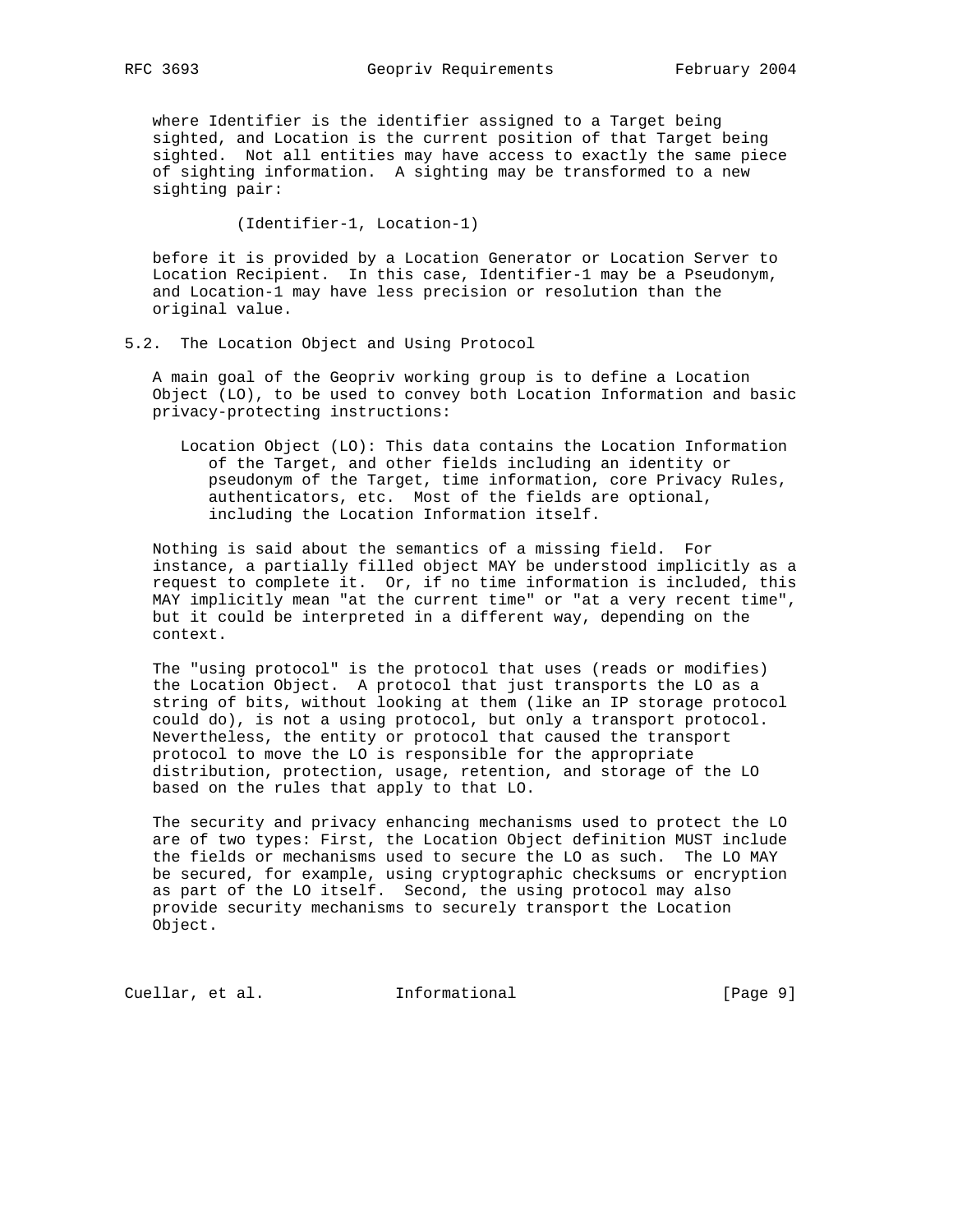When defining the LO, the design should observe that the security mechanisms of the Location Object itself are to be preferred. Thus the definition of the LO MUST include some minimal crypto functionality (Req. 14 and 15). Moreover, if the RM specifies the use of a particular LO security mechanism, it MUST be used (Req. 4).

### 5.3. Trusted vs. Non-trusted Data Flows

 Location information can be used in very different environments. In some cases, the participants will have longstanding relationships, while in others the participants may have discrete interactions with no prior contractual or other contact.

 The different relationships raise different concerns for the implementation of privacy rules, including the need to communicate Privacy Rules. A public Rule Holder, for example, may be unnecessary in a trusted environment where more efficient methods of addressing privacy issues exist. The following terms distinguish between the two basic types of data flows:

 Trusted Data Flow: A data flow that is governed by a pre-existing contractual relationship that addresses location privacy.

 Non-trusted Data Flow: The data flow is not governed by a pre-existing contractual relationship that addresses location privacy.

#### 5.4. Further Geopriv Principals

Target:

 The entity whose location is desired by the Location Recipient. In many cases the Target will be the human "user" of a Device or an object such as a vehicle or shipping container to which the Device is attached. In some instances the Target will be the Device itself.

Device:

 The technical device whereby the location is tracked as a proxy for the location of a Target.

 A Device might, for example, be a cell phone, a Global Positioning Satellite (GPS) receiver, a laptop equipped with a wireless access Device, or a transmitter that emits a signal that can be tracked or located. In some situations, such as when a Target manually inputs location information (perhaps with a web browser), the Target is effectively performing the function of a Device.

Cuellar, et al. 1nformational [Page 10]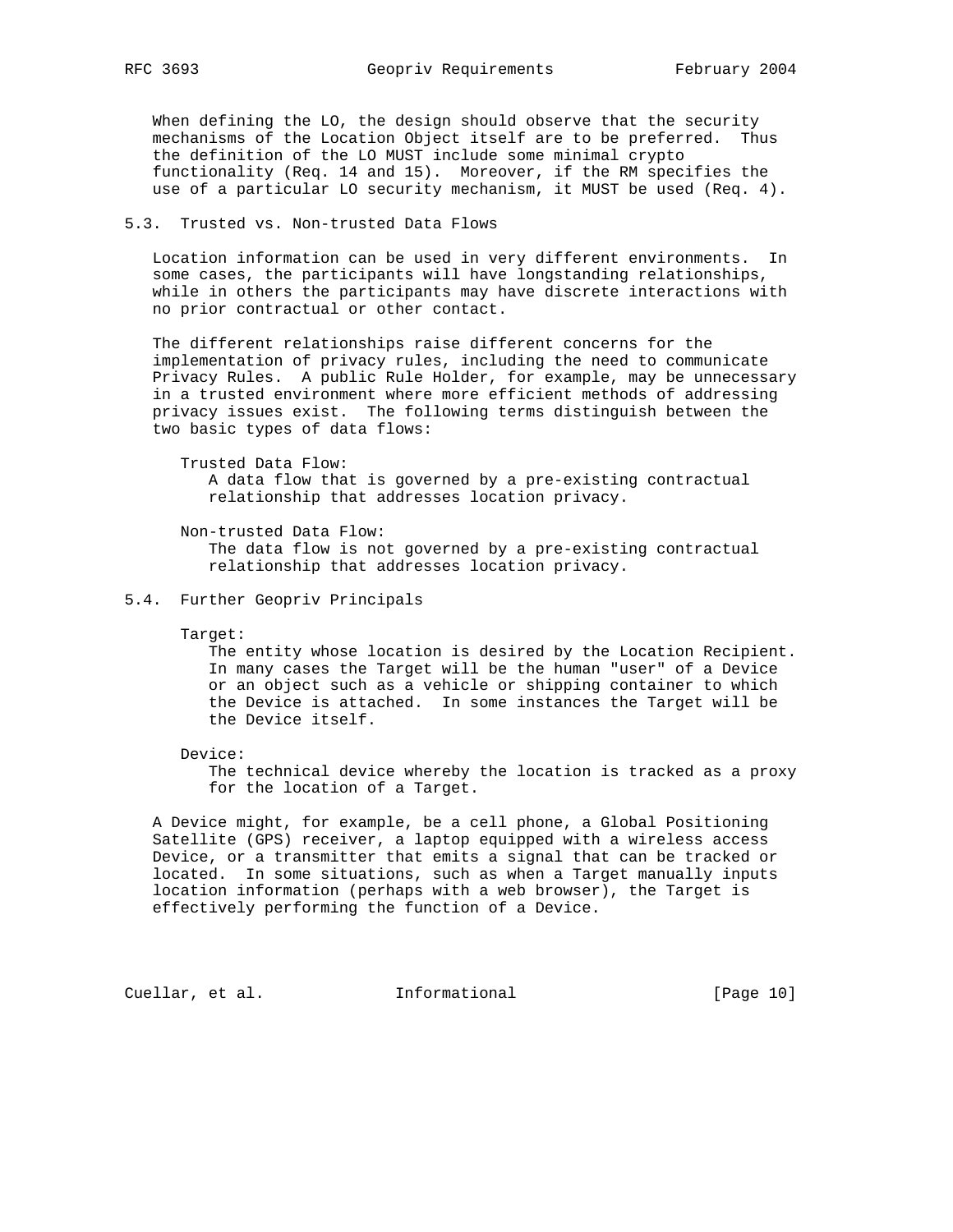## Rule Maker (RM):

 The individual or entity that has the authorization to set the applicable Privacy Rules for a potential Geopriv Target. In many cases this will be the owner of the Device, and in other cases this may be the user who is in possession of the Device. For example, parents may control what happens to the location information derived from a child's cell phone. A company, in contrast, may own and provide a cell phone to an employee but permit the employee to set the privacy rules.

 There are four scenarios in which some form of constraint or override might be placed on the Privacy Rules of the Rule Maker:

- 1. In the case of emergency services (such as E911 within the United States), local or national laws may require that accurate location information be transmitted in certain defined emergency call situations. The Geopriv Working Group MUST facilitate this situation.
- 2. In the case of legal interception, the RM may not be aware of an override directive imposed by a legal authority. It is not the expectation of the Working Group that a particular accommodation will be made to facilitate this situation.
- 3. In the context of an employment relationship or other contractual relationship, the owner of a particular location (such as a corporate campus) may impose constraints on the use of Privacy Rules by a Rule Maker. It is not the expectation of the Working Group that a particular accommodation will be made to facilitate this situation.
- 4. It is conceivable that a governmental authority may seek to impose constraints on the use of Privacy Rules by a Rule Maker in non-emergency situations. It is not the expectation of the Working Group that a particular accommodation will be made to facilitate this situation.

Viewer:

 An individual or entity who receives location data about a Target and does not transmit the location information or information based on the Target's location (such as driving directions to or from the Target) to any party OTHER than the Target or the Rule Maker.

Cuellar, et al. **Informational** [Page 11]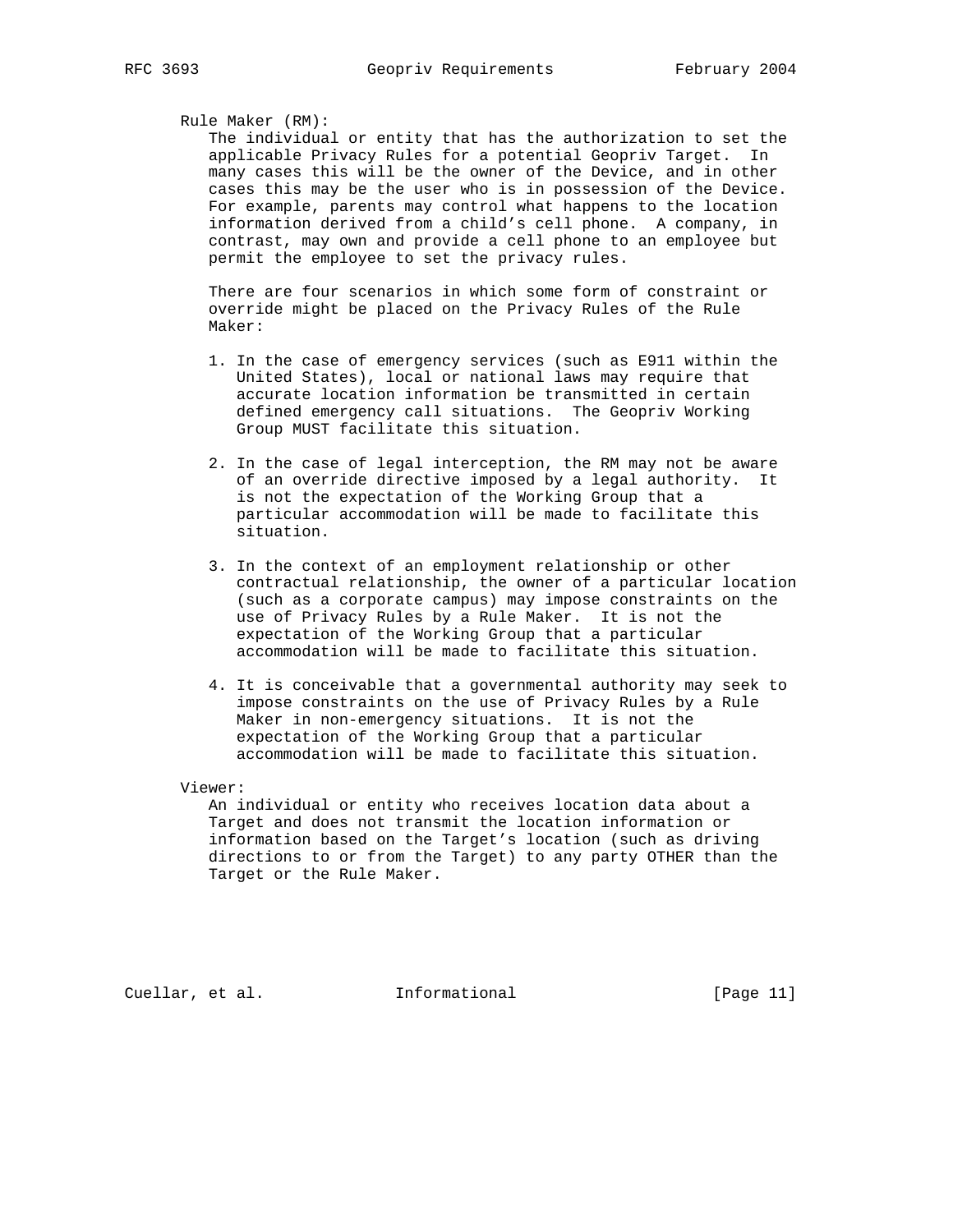#### Data Transporter:

 An entity or network that receives and forwards data without processing or altering it. A Data Transporter could theoretically be involved in almost any transmission between a Device and a Location Server, a Location Server and a second Location Server, or a Location Server and a Viewer. Some location tracking scenarios may not involve a Data Transporter.

Access Provider (AP):

 The domain that provides the initial network access or other data communications services essential for the operation of communications functions of the Device or computer equipment in which the Device operates. Often, the AP -- which will be a wireless carrier, an Internet Service Provider, or an internal corporate network -- contains the LG. Sometimes the AP has a "dumb" LG, one that transmits Geopriv LOs but does not use any part of the Geopriv Location Object. Other cases may not involve any AP, or the AP may only act as a Data Transporter.

Location Storage:

 A Device or entity that stores raw or processed Location Information, such as a database, for any period of time longer than the duration necessary to complete an immediate transaction regarding the Location Information.

 The existence and data storage practices of Location Storage is crucial to privacy considerations, because this may influence what Location Information could eventually be revealed (through later distribution, technical breach, or legal processes).

# 5.5. Privacy Rules

 Privacy Rules are rules that regulate an entity's activities with respect to location and other information, including, but not limited to, the collection, use, disclosure, and retention of location information. Such rules are generally based on fair information practices, as detailed in (for example) the OECD Guidelines on the Protection of Privacy and Transporter Flows of Personal Data [OECD].

#### Privacy Rule:

 A rule or set of rules that regulate an entity's activities with respect to location information, including the collection, use, disclosure, and retention of location information. In particular, the Rule describes how location information may be used by an entity and which transformed location information may be released to which entities under which conditions. Rules must be obeyed; they are not advisory.

Cuellar, et al. 1nformational [Page 12]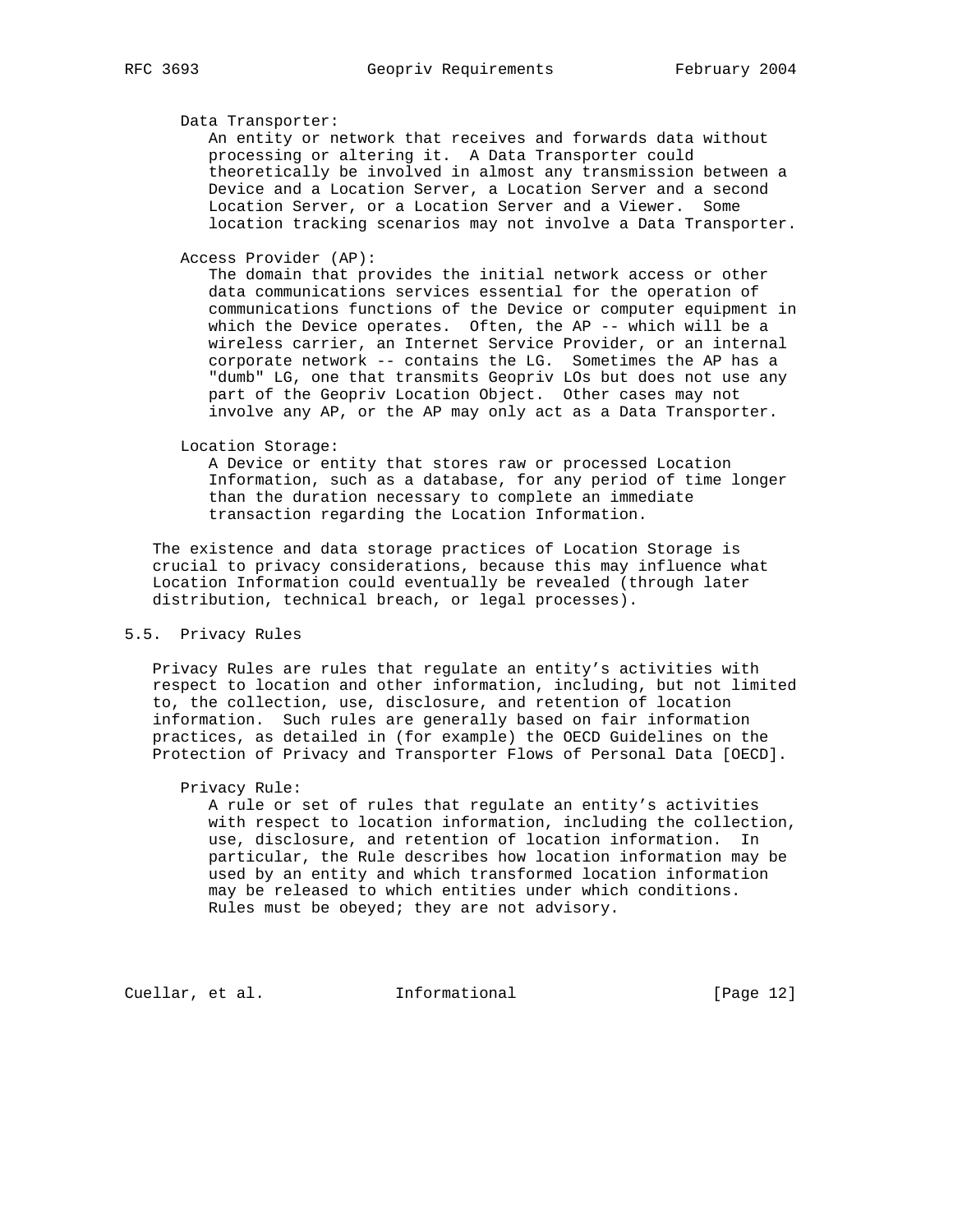A full set of Privacy Rules will likely include both rules that have only one possible technical meaning, and rules that will be affected by a locality's prevailing laws and customs. For example, a distribution rule of the form "my location can only be disclosed to the owner of such credentials and in such precision or resolution" has clear-cut implications for the protocol that uses the LO. But other rules, like retention or usage Rules, may have unclear technical consequences for the protocol or for the involved entities. For example, the precise scope of a retention rule stating "you may not store my location for more than 2 days" may in part turn on local laws or customs.

### 5.6. Identifiers, Authentication and Authorization

 Anonymity is the property of being not identifiable (within a set of subjects). Anonymity serves as the base case for privacy: without the ability to remain anonymous, individuals may be unable to control their own privacy. Unlinkability ensures that a user may make multiple uses of resources or services without others being able to link these uses to each other. Unlinkability requires that entities be unable to determine whether the same user caused certain specific operations in the system. [ISO99] A pseudonym is simply a bit string which is unique as an ID and is suitable to be used for end-point authentication.

Unlinked Pseudonym:

 A pseudonym where the linking between the pseudonym and its holder is, at least initially, not known to anybody with the possible exception of the holder himself or a trusted server of the user. See [Pfi01] (there the term is called Initially Unlinked Pseudonym).

 The word authentication is used in different manners. Some require that authentication associates an entity with a more or less well known identity. This basically means that if A authenticates another entity B as being "id-B", then the label "id-B" is a well-known, or at least a linkable identity of the entity. In this case, the label "id-B" is called a publicly known identifier, and the authentication is "explicit":

#### Explicit Authentication:

 The act of verifying a claimed identity as the sole originator of a message (message authentication) or as the end-point of a channel (entity authentication). Moreover, this identity is easily linked back to the real identity of the entity in question, for instance being a pre-existing static label from a predefined name space (telephone number, name, etc.)

Cuellar, et al. 1nformational [Page 13]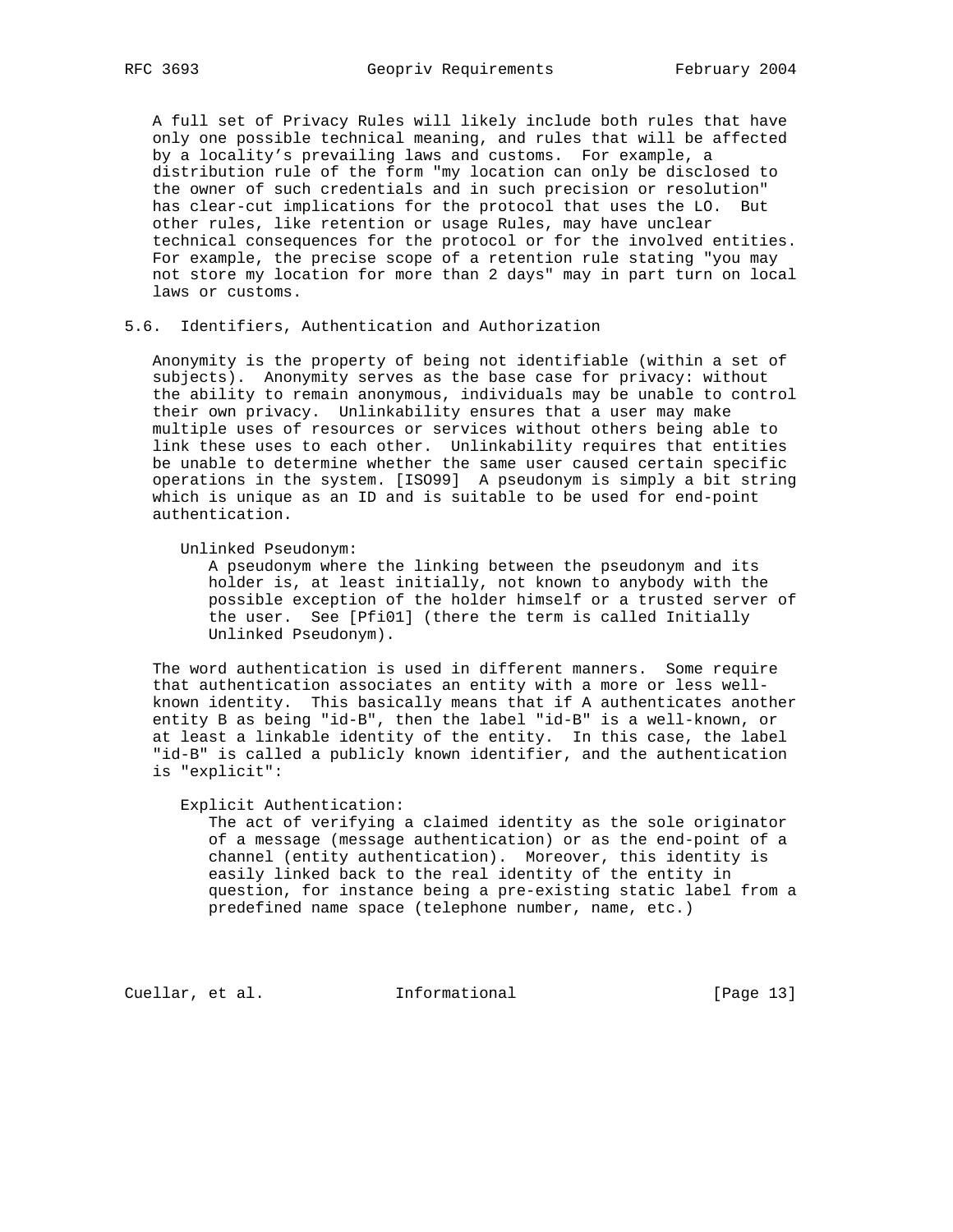Authorization:

 The act of determining if a particular right, such as access to some resource, can be granted to the presenter of a particular credential.

 Depending on the type of credential, authorization may or may not imply Explicit Authentication.

Cuellar, et al. 1nformational [Page 14]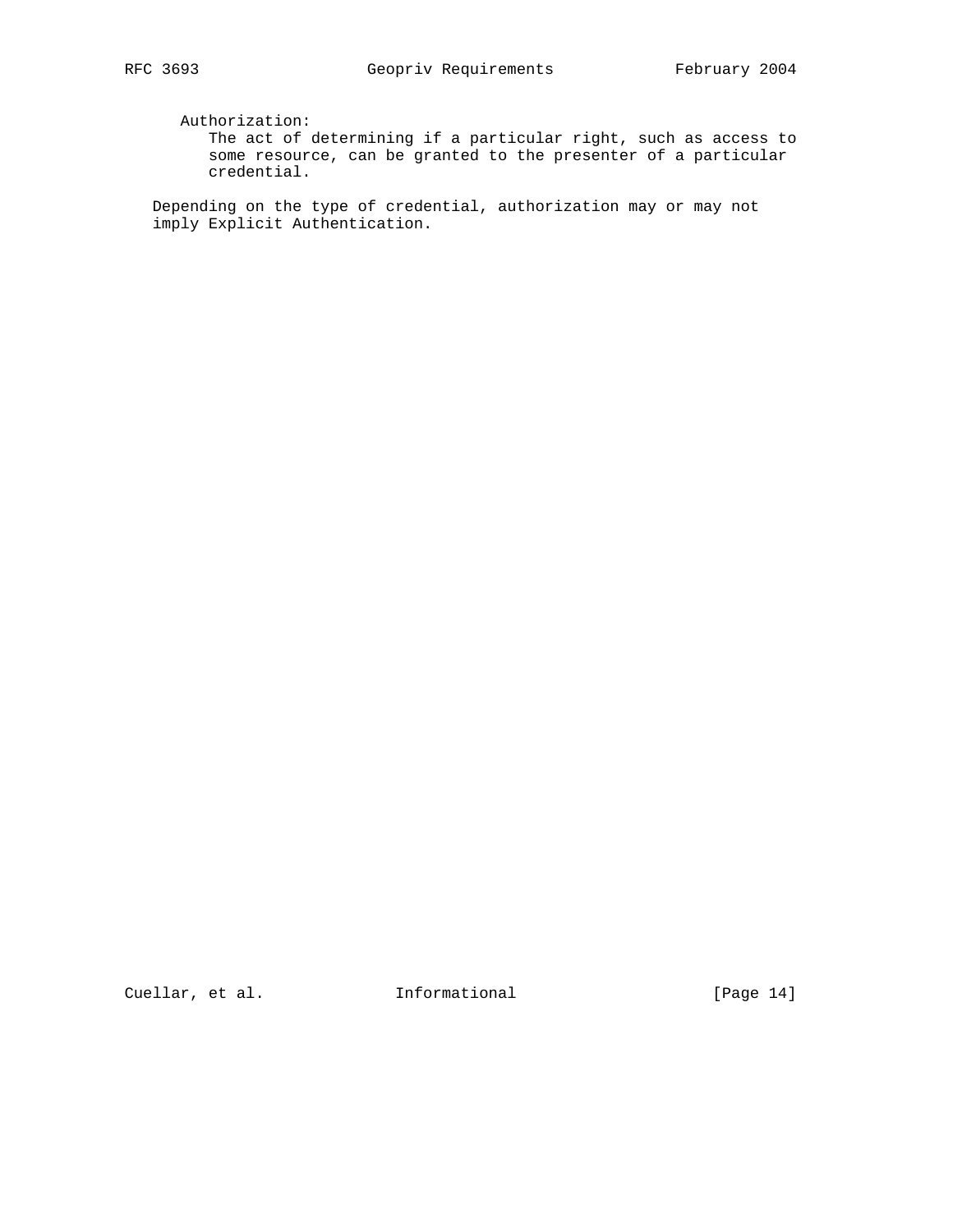6. Scenarios and Explanatory Discussion

 In this subsection we introduce short scenarios to illustrate how these terms and attributes describe location information transactions. Additional illustrative scenarios are discussed in a separate document.

SCENARIO 1: GPS Device with Internal Computing Power: Closed System

 In this example, the Target wishes to know his/her location using the Global Positioning System (GPS) and the Device is capable of independently processing the raw data to determine its location. The location is derived as follows: the Device receives transmissions from the GPS satellites, internally computes and displays location. This is a closed system. For the purpose of this and subsequent examples, it is assumed that the GPS satellite broadcasts some signal, and has no information about the identity or whereabouts of Devices using the signal.



 In this scenario the GPS Device is both the AP and the LG. The interaction occurs in a Trusted environment because it occurs in the Rule Maker's Device.

Cuellar, et al. **Informational** [Page 15]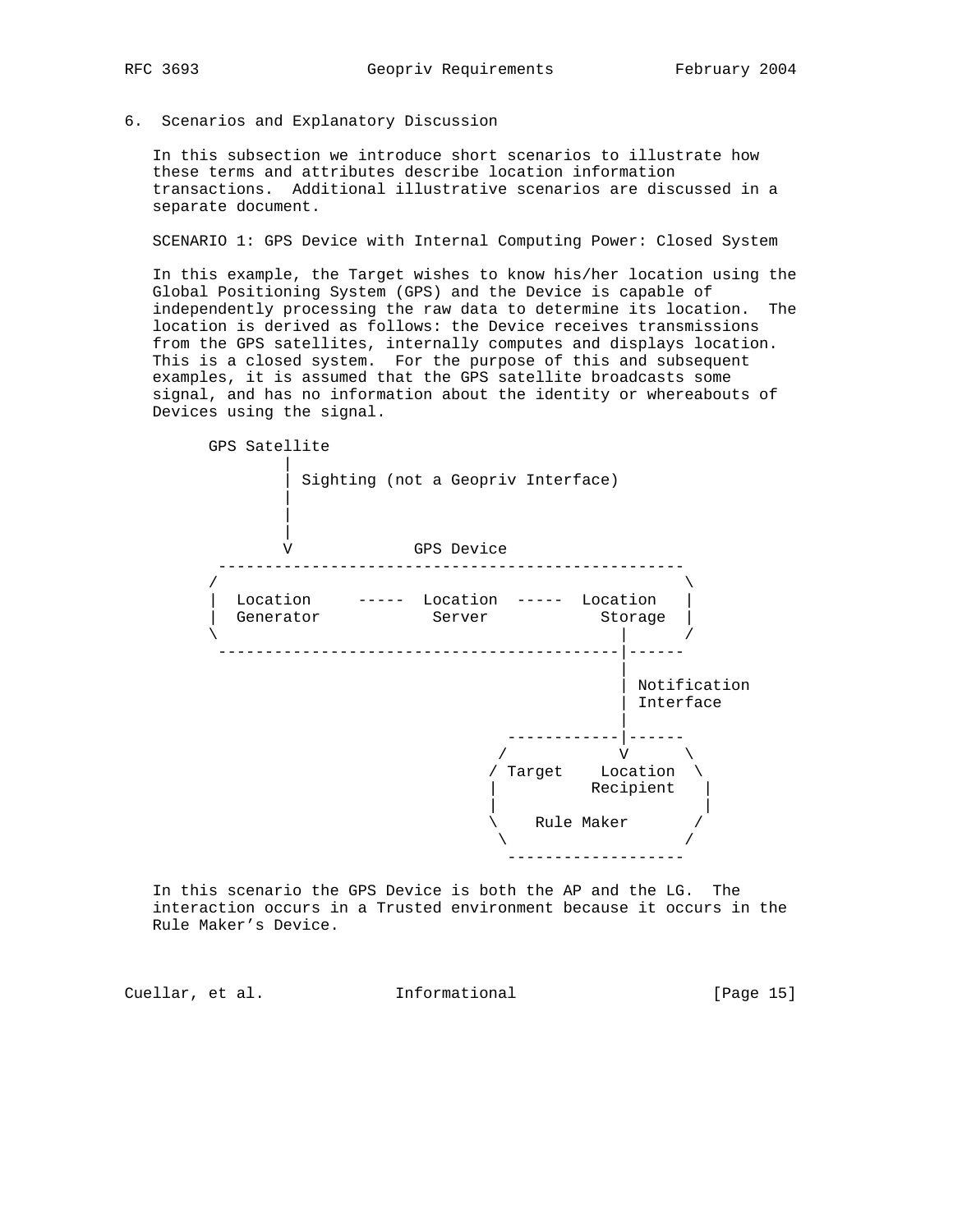# SCENARIO 2: Cell Phone Roaming

 In this example, a cell phone is used outside its home service area (roaming). Also, the cell phone service provider (cell phone Corp 2) outsourced the accounting of cell phone usage. The cell phone is not GPS-enabled. Location is derived by the cell phone network in which the Target and Device are roaming. When the Target wishes to use the cell phone, cell phone Corp 1 (AP) provides the roaming service for the Target, which sends the raw data about usage (e.g., duration of call, location in the roaming network, etc.) to cell phone Corp 2, the home service provider. Cell phone Corp 2 submits the raw data to the accounting company, which processes the raw data for the accounting statements. Finally, the raw data is sent to a data warehouse where the raw data is stored in a Location Server (e.g., computer server).



 Here, cell phone Corp 1 is the AP and the LG. In this scenario, Cell phone Corp 2 is likely to be a Trusted entity, but cell phone Corp 1 may be Non-trusted.

Cuellar, et al. 1nformational [Page 16]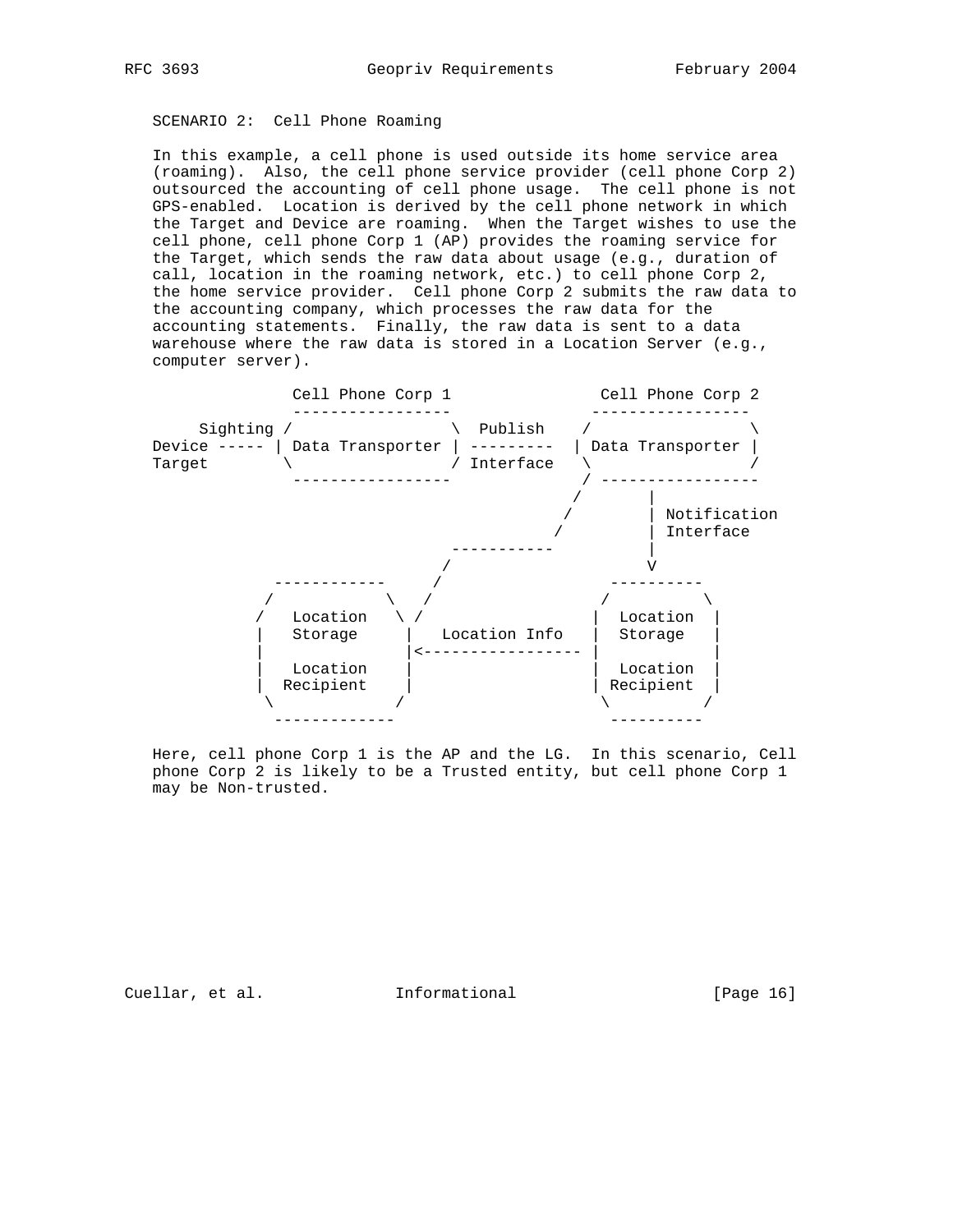SCENARIO 3: Mobile Communities and Location-Based Services

 The figure below shows a common scenario, where a user wants to find his friends or colleagues or wants to share his position with them or with a Location-Based Service Provider. Some of the messages use a Location Object to carry, for instance, identities or pseudonyms, credentials and proof-of-possession of them, Rules and Location Data Information, including Data Types and Precision or Resolution. Messages that do not use the Location Object and are outside of the scope of the Geopriv WG, but should be mentioned for understandability, are shown in the figure as starred arrows  $($ "\*\*\*>").



 Assume that the Rule Maker and the Target are registered with the Location Server. The RM has somehow proven to the LS that he indeed is the owner of the privacy rights of the Target (the Target is usually a Device owned by the Rule Maker). The Rule Maker and the Location Server have agreed on the set of keys or credentials and cryptographic material that they will use to authenticate each other,

Cuellar, et al. **Informational** [Page 17]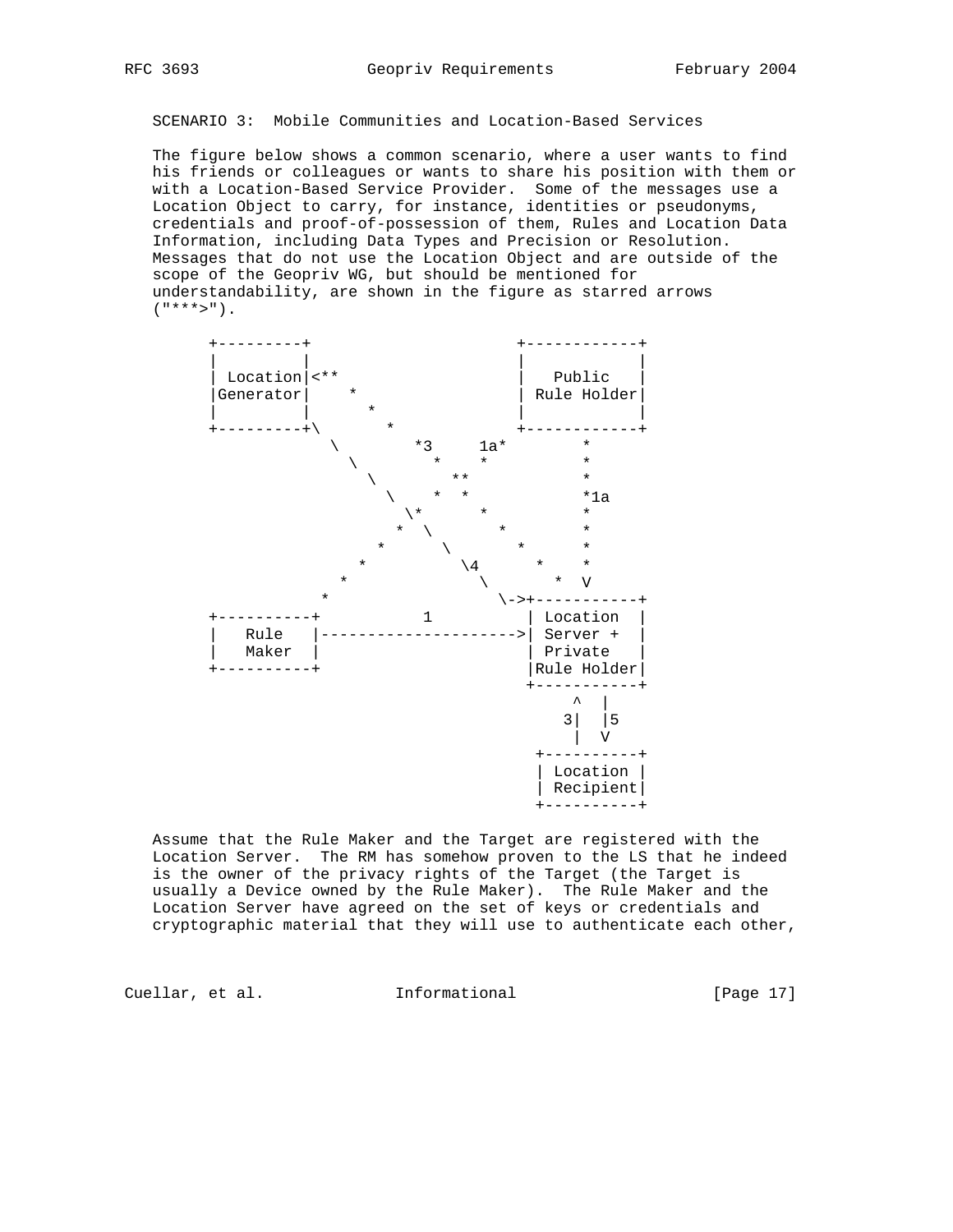and in particular, to authenticate or sign the Rules. How this has been done is outside of the scope of the document.

1: Rule Transfer:

 The Rule Maker sends a Rule to the Location Server. This Rule may or may not be a field in a Location Object.

1a:Signed Rule:

 As an alternative, the Rule Maker may write a Rule and place it in a Public Rule Holder. The entities access the repository to read the signed Rules.

2: Location Information Request:

 The Location Recipient requests location information for a Target. In this request, the Location Recipient may select which location information data type it prefers. One way of requesting Location Information MAY be sending a partially filled Location Object, including only the identities of the Target and Location Recipient and the desired Data Type and precision or resolution, and providing proof of possession of the required credentials. But whether or not the using protocol understands this partially filled object as a request MAY depend on the using protocol or on the context. The Location Recipient could also specify the need for periodic location information updates, but this is probably out of the scope of Geopriv.

3: Locate:

 When a Location Server receives a Location Information Request for a Target which has no current location information, the server may ask the Location Generator to locate the Target.

4: Location Information:

 The Location Generator sends the "full" location information to the Location Server. This Location Information may or may not be embedded in a Location Object.

5: Filtered Location Information:

 The Location Server sends the location information to the Location Recipient. The information may be filtered in the sense that in general a less precise or a computed version of the information is being delivered.

Cuellar, et al. **Informational** [Page 18]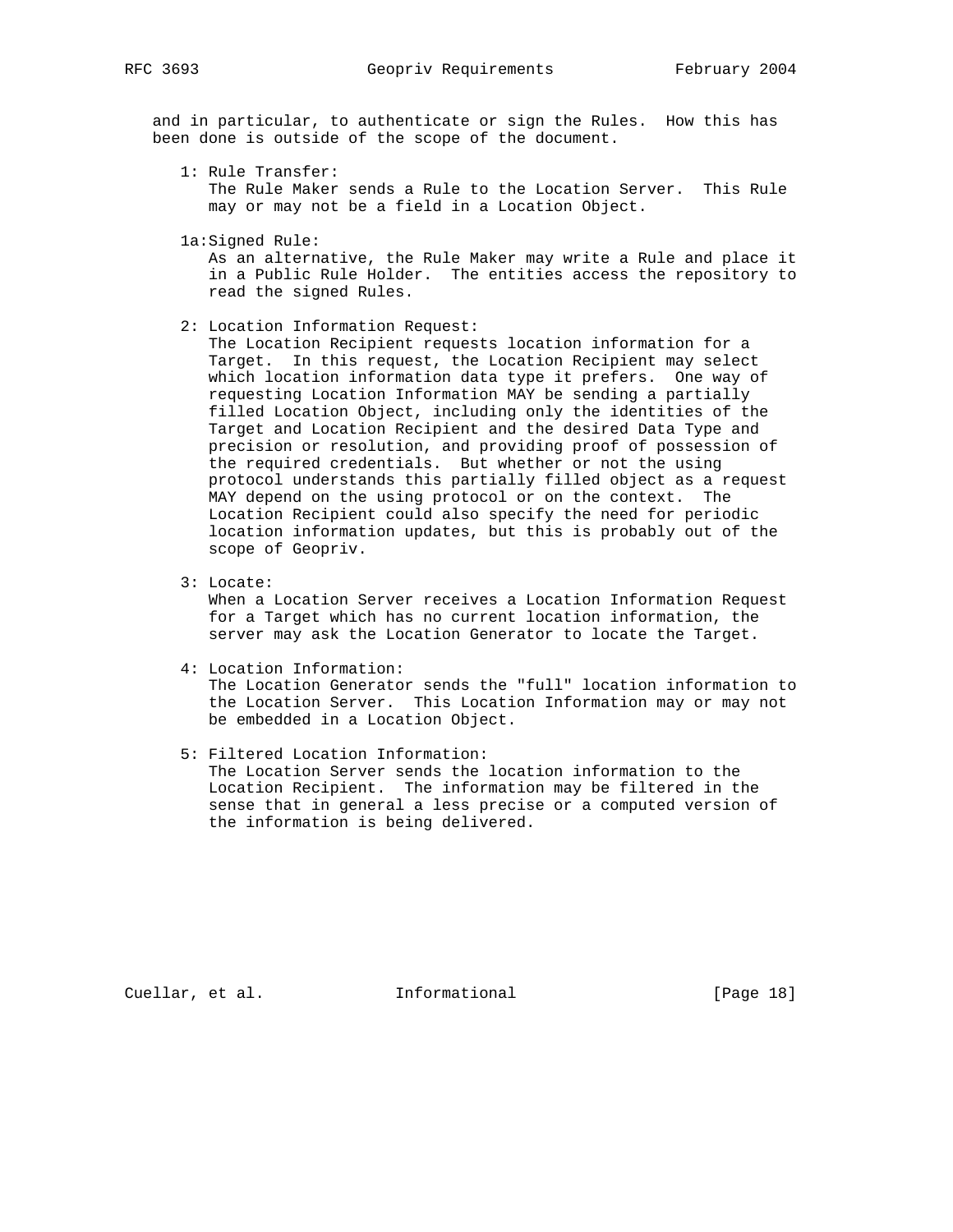#### 7. Requirements

7.1. Location Object

 Remember that this document is primarily specifying requirements on the definition of the LO. Some Requirements read like this: "The LO definition MUST contain Field 'A' as an optional field." This requirement states that

- o the document that defines the LO MUST define the LO field 'A',
- o the field 'A' MUST be defined as optional to use (an instance of a LO MAY or may not contain the field 'A').

 Some Requirements read like this: "The LO definition MUST contain Field 'A', which MAY be an optional field." This requirement states that

- o the document that defines the LO MUST define the LO field 'A',
- o the field 'A' MAY be defined as optional or not to use. If it is defined as optional to use, any instance of an LO MAY or may not contain the field 'A'; if it is not optional, all instances of LOs MUST contain the field 'A'.
- Req. 1. (Location Object generalities)

 1.1) Geopriv MUST define one Location Object (LO) -- both in syntax and semantics -- that must be supported by all Geopriv entities.

 1.2) Some fields of the Location Object MAY be optional. This means that an instance of a Location Object MAY or may not contain the fields.

 1.3) Some fields of the Location Object MAY be defined as "extensions". This means that the syntax or semantics of these fields is not fully defined in the basic Location Object definition, but their use may be private to one or more of the using protocols.

 1.4) The Location Object MUST be extensible, allowing the definition of new attributes or fields.

 1.5) The object MUST be suitable for requesting and receiving a location.

Cuellar, et al. Informational [Page 19]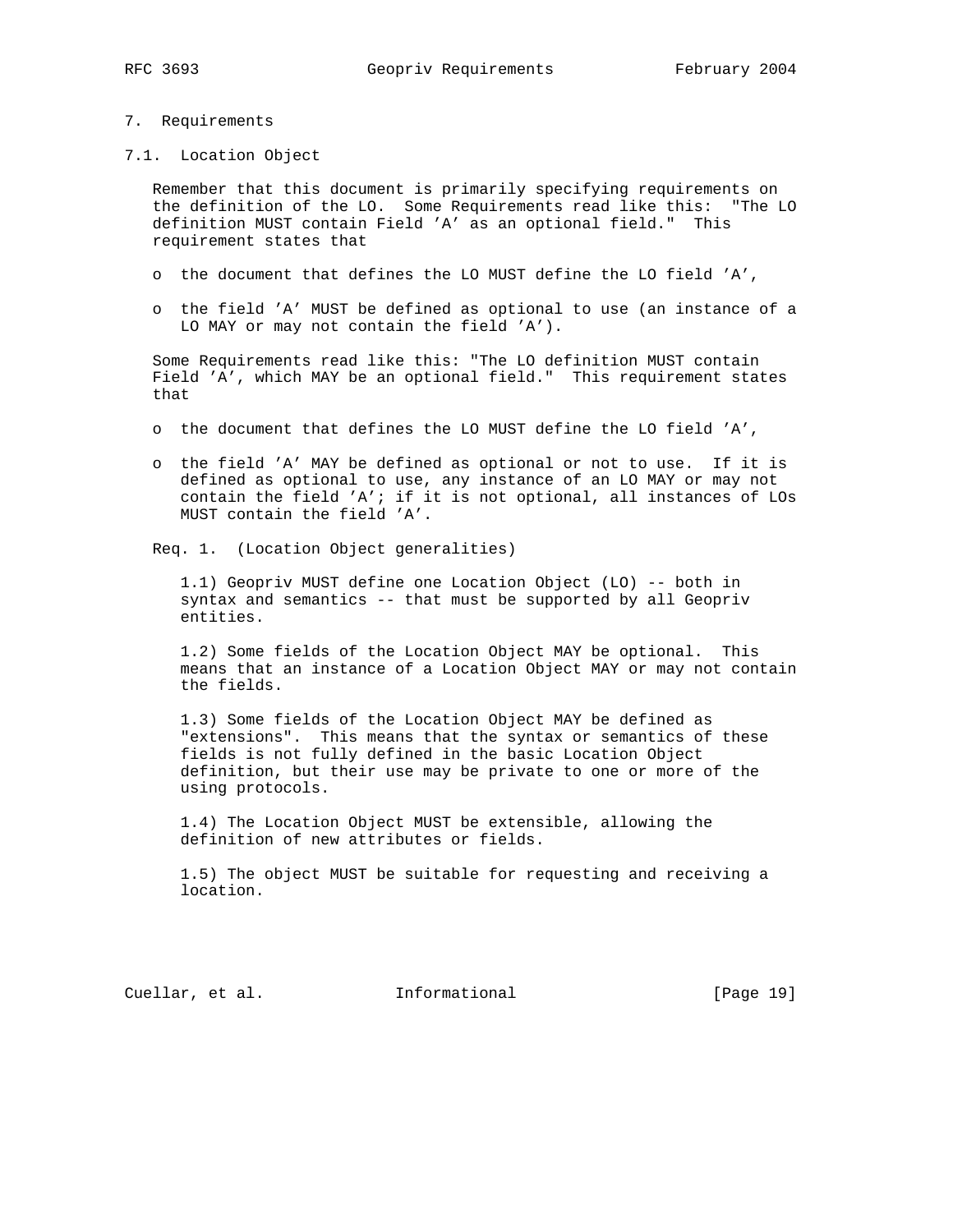1.6) The object MUST permit (but not require) the Privacy Rules to be enforced by a third party.

 1.7) The object MUST be usable in a variety of protocols, such as HTTP and SIP, as well as local APIs.

 1.8) The object MUST be usable in a secure manner even by applications on constrained devices.

 Req. 2. (Location Object fields) The Location Object definition MUST contain the following Fields, which MAY be optional to use:

2.1) Target Identifier

 2.2) Location Recipient Identity This identity may be a multicast or group identity, used to include the Location Object in multicast-based using protocols.

2.3) Location Recipient Credential

2.4) Location Recipient Proof-of-Possession of the Credential

2.5) Location Field

2.5.1) Motion and direction vectors. This field MUST be optional.

2.6) Location Data Type

 When transmitting the Location Object, the sender and the receiver must agree on the data type of the location information. The using protocol may specify that the data type information is part of the Location Object or that the sender and receiver have agreed on it before the actual data transfer.

 2.7) Timing information: (a) When was the Location Information accurate? (sighting time) (b) Until when considered current? TTL (Time-to-live) (This is different than a privacy rule setting a limit on data retention)

 2.8) Rule Field: this field MAY be a referral to an applicable Rule (for instance, a URI to a full Rule), or it MAY contain a Limited Rule (see Req. 11), or both.

 2.9) Security-headers and -trailers (for instance encryption information, hashes, or signatures) (see Req. 14 and 15).

2.10) Version number

Cuellar, et al. **Informational** [Page 20]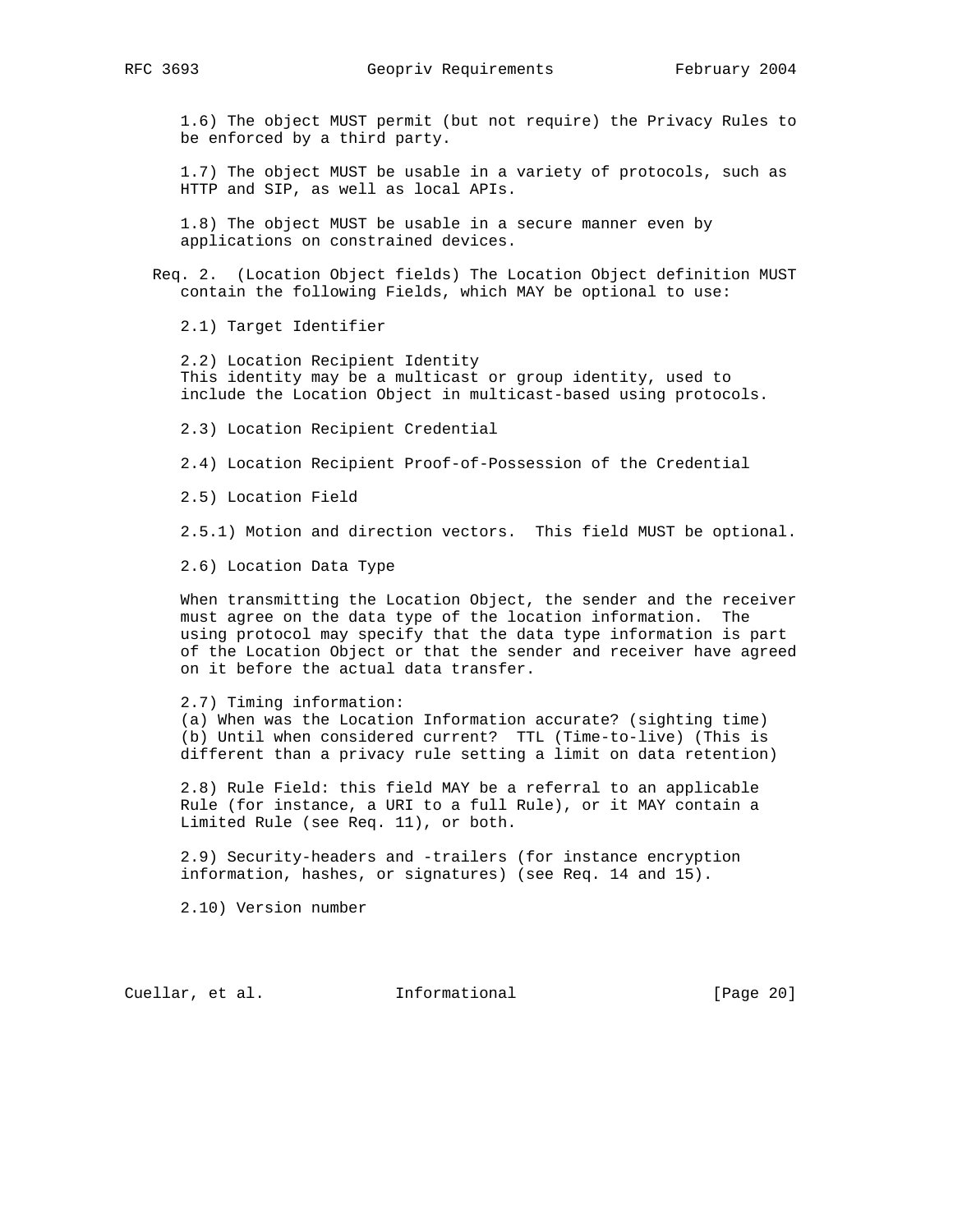Req. 3. (Location Data Types)

 3.1) The Location Object MUST define at least one Location Data Type to be supported by all Geopriv receivers (entities that receive LOs).

 3.2) The Location Object SHOULD define two Location Data Types: one for latitude / longitude / altitude coordinates and one for civil locations (City, Street, Number) supported by all Geopriv receivers (entities that receive LOs).

 3.3) The latitude / longitude / altitude Data Type SHOULD also support a delta format in addition to an absolute one, used for the purpose of reducing the size of the packages or the security and confidentiality needs.

 3.4) The Location Object definition SHOULD agree on further Location Data Types supported by some Geopriv entities and defined by other organizations.

- 7.2. The Using Protocol
	- Req. 4. The using protocol has to obey the privacy and security instructions coded in the Location Object and in the corresponding Rules regarding the transmission and storage of the LO.
	- Req. 5. The using protocol will typically facilitate that the keys associated with the credentials are transported to the respective parties, that is, key establishment is the responsibility of the using protocol.
	- Req. 6. (Single Message Transfer) In particular, for tracking of small target devices, the design should allow a single message/packet transmission of location as a complete transaction.

 Other requirements on the using protocol are out of the scope of this document, but might be the subject of future efforts from this working group. See also Section 9 (Protocol and LO Issues for later Consideration).

- 7.3. Rule based Location Data Transfer
	- Req. 7. (LS Rules) The decision of a Location Server to provide a Location Recipient access to Location Information MUST be based on Rule Maker-defined Privacy Rules.

Cuellar, et al. **Informational** [Page 21]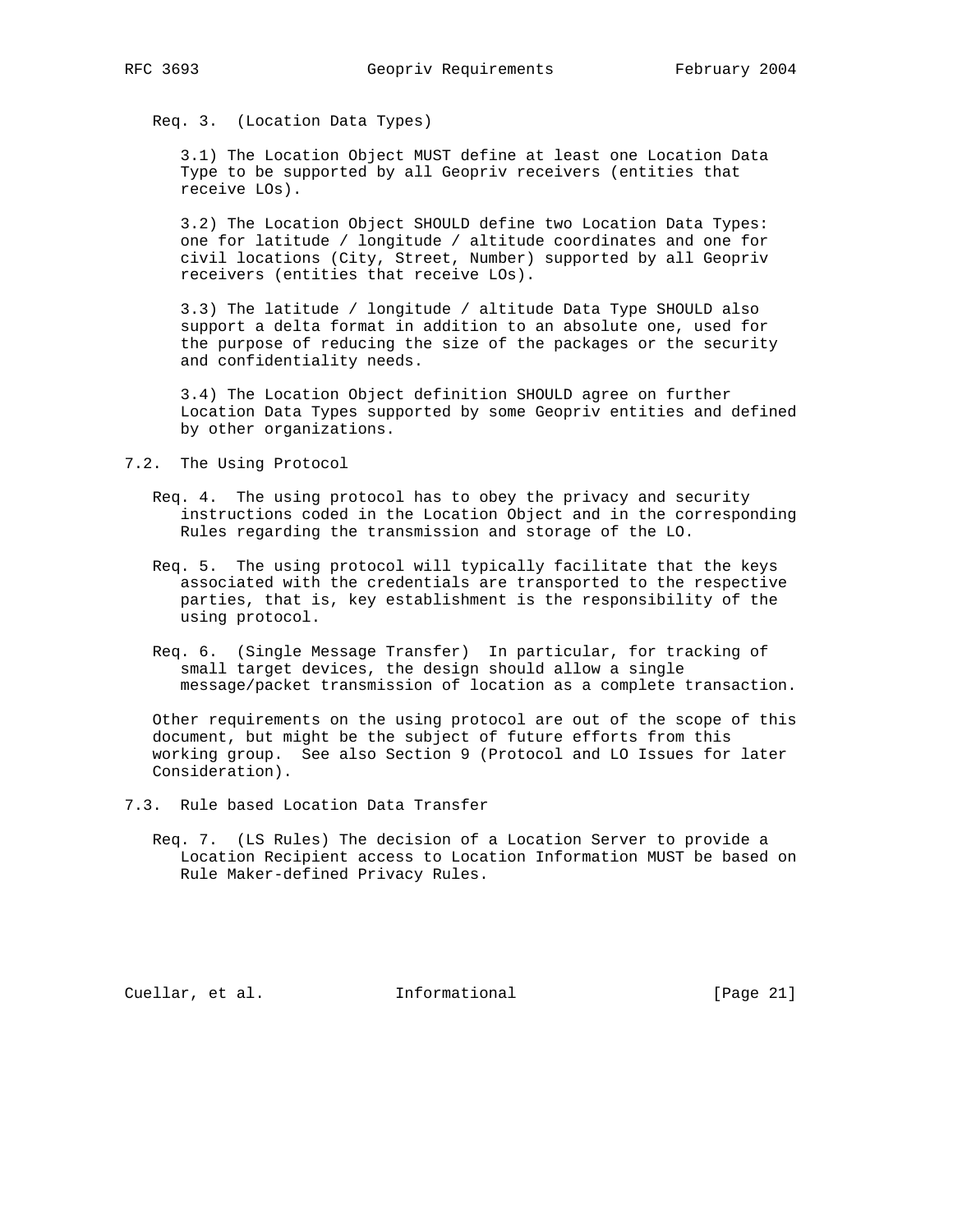It is outside of our scope how Privacy Rules are managed and how a Location Server has access to the Privacy Rules. Note that it might be that some rules contain private information not intended for untrusted parties.

- Req. 8. (LG Rules) Even if a Location Generator is unaware of and lacks access to the full Privacy Rules defined by the Rule Maker, the Location Generator MUST transmit Location Information in compliance with instructions set by the Rule Maker. Such compliance MAY be accomplished by the Location Generator transmitting the LO only to a URI designated by the Rule Maker.
- Req. 9. (Viewer Rules) A Viewer does not need to be aware of the full Rules defined by the Rule Maker (because a Viewer SHOULD NOT retransmit Location Information), and thus a Viewer SHOULD receive only the subset of Privacy Rules necessary for the Viewer to handle the LO in compliance with the full Privacy Rules (such as, instruction on the time period for which the LO can be retained).
- Req. 10. (Full Rule language) Geopriv MAY specify a Rule language capable of expressing a wide range of privacy rules concerning location information. This Rule language MAY be an existing one, an adaptation of an existing one or a new Rule language, and it SHOULD be as simple as possible.
- Req. 11. (Limited Rule language) Geopriv MUST specify a limited Rule language capable of expressing a limited set of privacy rules concerning location information. This Rule language MAY be an existing one, an adaptation of an existing one or a new Rule language. The Location Object MUST include sufficient fields and data to express the limited set of privacy rules.
- 7.4. Location Object Privacy and Security
- 7.4.1. Identity Protection
	- Req. 12. (Identity Protection) The Location Object MUST support use of Unlinked Pseudonyms in the corresponding identification fields of Rule Maker, Target, Device, and Location Recipient. Since Unlinked Pseudonyms are simply bit strings that are not linked initially to a well-known identity, this requirement boils down to saying that the name space for Identifiers used in the LO has to be large enough to contain many unused strings.

Cuellar, et al. Informational [Page 22]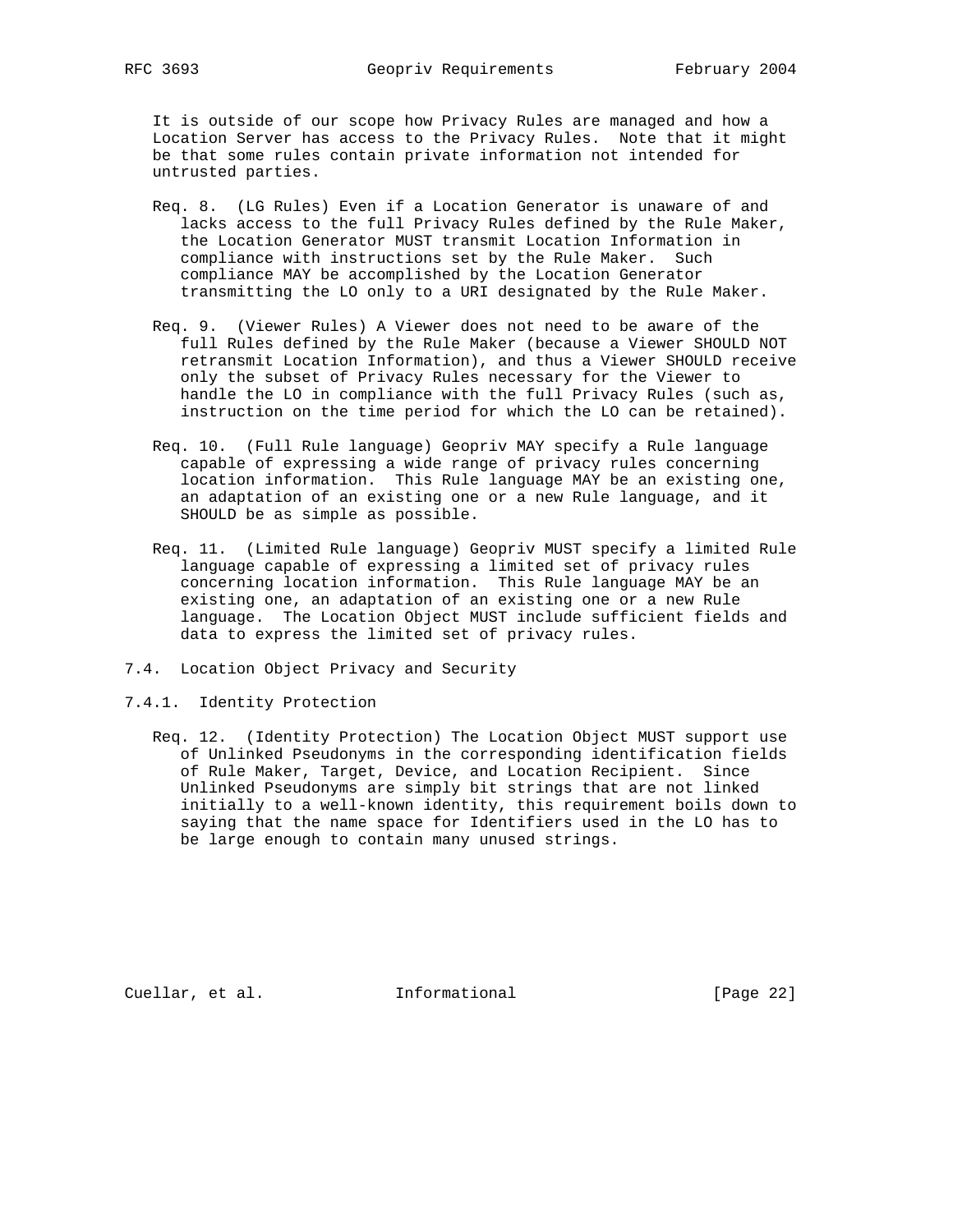- 7.4.2. Authentication Requirements
	- Req. 13. (Credential Requirements) The using protocol and the Location Object SHOULD allow the use of different credential types, including privacy-enhancing credentials (for instance those described in [Bra00] or [Cha85]).

7.4.3. Actions to be secured

 Req. 14. (Security Features) The Location Object MUST support fields suitable for protecting the Object to provide the following security features:

 14.1) Mutual end-point authentication: the using protocol is able to authenticate both parties in a Location Object transmission,

 14.2) Data object integrity: the LO is secured from modification by unauthorized entities during transmission and storage,

 14.3) Data object confidentiality: the LO is secured from eavesdropping (unauthorized reading) during transmission and storage, and

 14.4) Replay protection: an old LO may not be replayed by an adversary or by the same entity that used the LO itself (except perhaps during a small window of time that is configurable or accepted by the Rule Maker).

Req. 15. (Minimal Crypto)

 15.1) Geopriv MUST specify a minimum mandatory to implement Location Object security, including mandatory to implement crypto algorithms for digital signature algorithms and encryption algorithms.

 15.2) It MAY also define further mandatory to implement Location Object security mechanisms for message authentication codes (MACs) or other purposes.

 15.3) The protocol SHOULD allow a bypass if authentication fails in an emergency call.

 The issue addressed in the last point is that an emergency call in some unfavorable situations may not be completed if the minimal authentication fails. This is probably not what the user would like to happen. The user may prefer an unauthenticated call to an

Cuellar, et al. 1nformational [Page 23]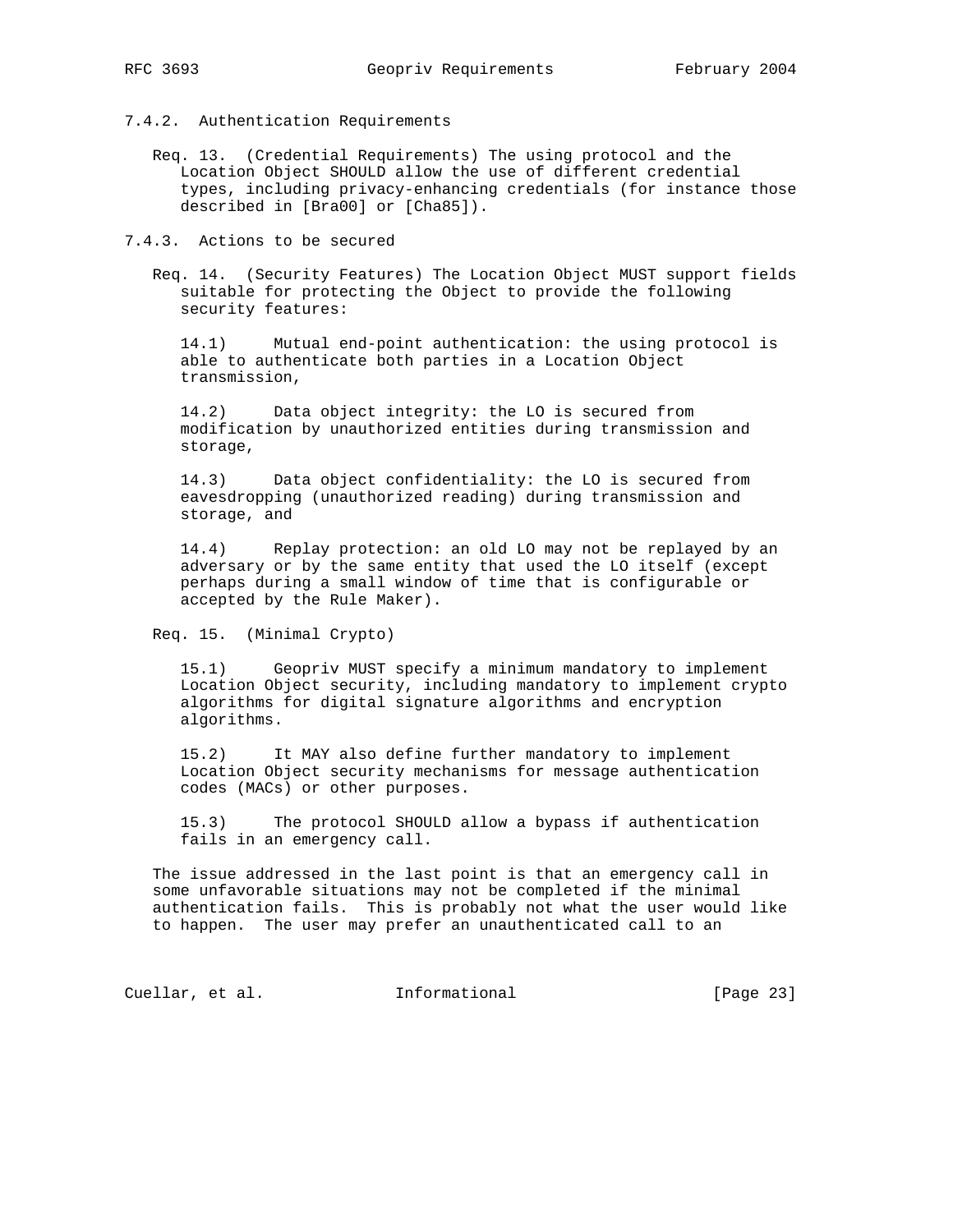unauthenticated emergency server over no call completion at all, even at the risk that he is talking to an attacker or that his information is not secured.

7.5. Non-Requirements

 Non-Req. 1. (Bridging to non-IP networks) The Geopriv specification SHOULD NOT specify the bridging to non-IP networks (PSTN, etc).

8. Security Considerations

 The purpose of the Geopriv Location Object and the requirements on the using protocol are to allow a Privacy Rule-controlled disclosure of location information for location services.

8.1. Traffic Analysis

 The information carried within the Location Object is secured in a way compliant with the privacy and security Rules of the Rule Maker, but other information, carried in other objects or headers are in general not secured in the same way. This means that Geopriv may not as a general matter, secure the Target against general traffic analysis attacks or other forms of privacy violations.

### 8.2. Securing the Privacy Rules

 The Privacy Rules of the Rule Maker regarding the location of the Target may be accessible to a Location Server in a public or non public Rule Holder, or they may be carried by the Location Object, or they may be presented by the Location Recipient as capabilities or tokens. Each type of Rule has to be secured its own particular way.

 The rules in a non-public Rule Holder are typically authenticated using a MAC (Message Authentication Code) or a signature, depending on the type of keys used. The rules in a public Rule Holder (one that in principle may be accessed directly by several entities, for instance several Location Servers) are typically digitally signed. Rule Fields in an LO are secured as part of the LO itself. A Geopriv Token (a token or ticket issued by the Rule Maker to a Location Recipient, expressing the explicit consent of the Rule Maker to access his location information) is authenticated or signed.

#### 8.3. Emergency Case

 Let us consider the situation where the authentication fails in an emergency call because the authentication center fails to authenticate itself. In this case, one way of implementing the

Cuellar, et al. 1nformational [Page 24]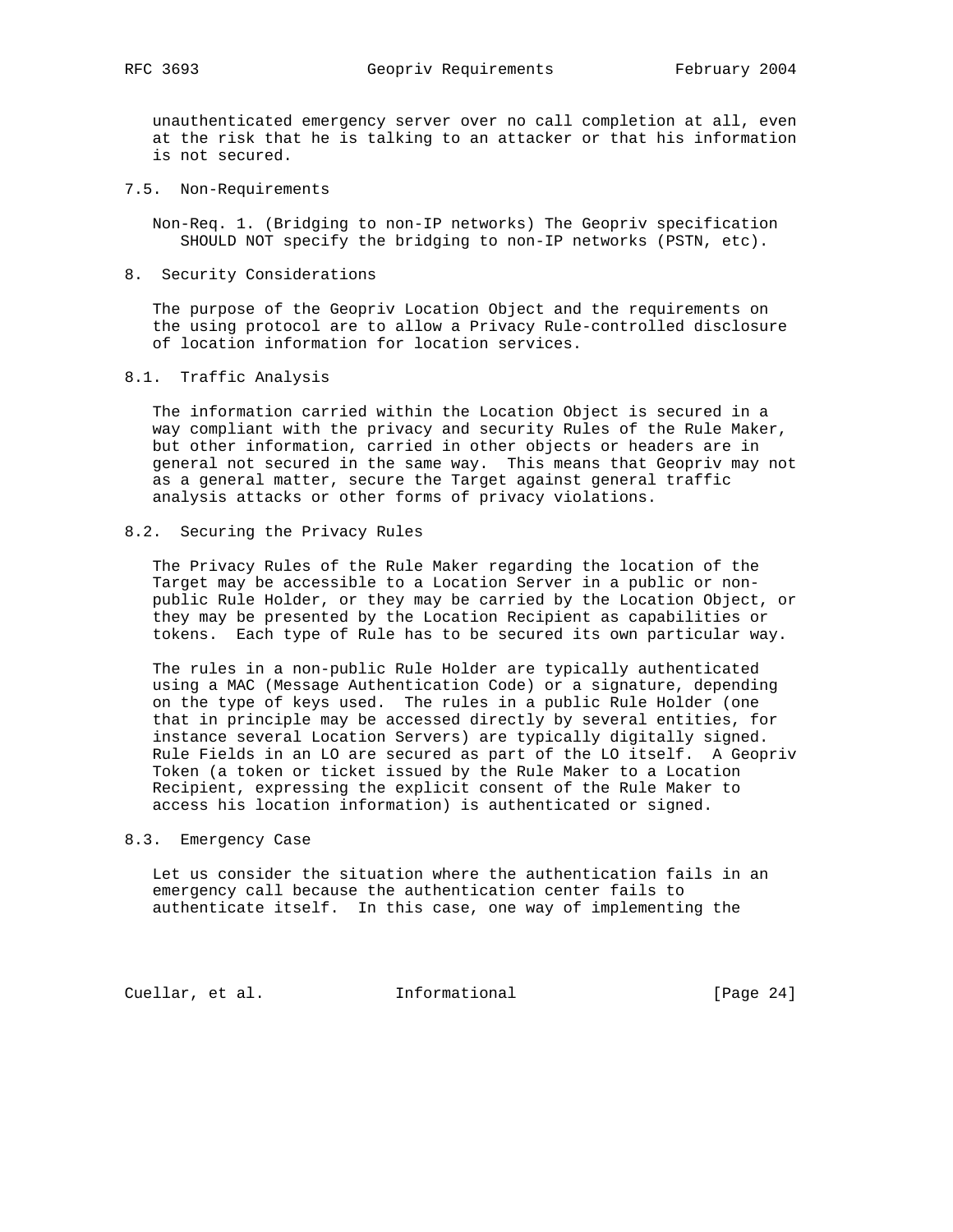authentication bypass for emergency calls (mentioned in Req 15.3) is to let the user have the choice of writing a Rule that says:

- "If the emergency server does not authenticate itself, send the location information anyway", or
- "If the emergency server does not authenticate itself, let the call fail".

 Second, in the case where the authentication of the emergency call fails because the user may not authenticate itself, the question arises: whose Rule to use? It is reasonable to use a default one: this location information can only be sent to an emergency center.

 The third situation, which should be studied in more detail, is: what to do if not only the user fails to authenticate itself, but also the emergency center is not authenticable? It is reasonable to send the Location Information anyway, but are there any security threats that must be considered?

8.4. Identities and Anonymity

The use of Unlinked Pseudonyms is necessary to obtain anonymity.

 The purpose of the use of Unlinked Pseudonyms is the following: the using protocol should be able to hide the real identity of the Rule Maker, the Target, and the Device, from Location Servers or Location Recipients, if required by the RM. Also, the using protocol SHOULD be able to hide the real identity of the Location Recipient from the Location Server.

 In this last case, the Target is not concerned about the Server identifying him and knowing his location, but identifying his business partners, and therefore his habits, etc. Reasons for hiding the real identities of the Location Recipients include (a) that this knowledge may be used to infer the identity of the Target, (b) that knowledge of the identity of the Location Recipient may embarrass the Target or breach confidential information, and (c) that the dossier telling who has obtained a Target's location information over a long period of time can give information on habits, movements, etc. Even if the location service providers agree to respect the privacy of the user, are compelled by laws or regulations to protect the privacy of the user, and misbehavior or negligence of the Location Server can be ruled out, there is still risk that personal data may become available to unauthorized persons through attacks from outsiders, unauthorized access from insiders, technical or human errors, or legal processes.

Cuellar, et al. **Informational** [Page 25]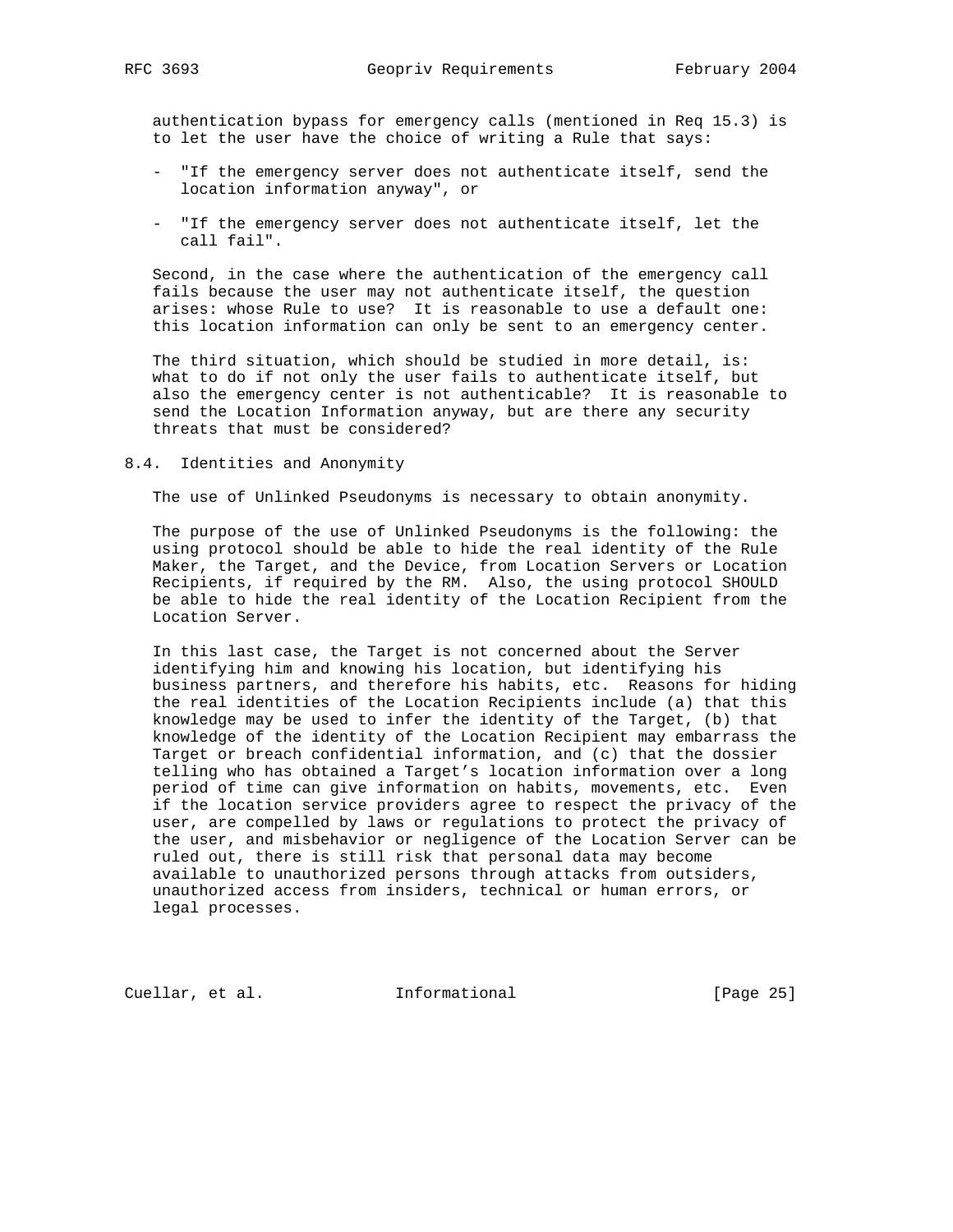On some occasions, a Location Server has to know who is supplying the Privacy Rules for a particular Target, while in other situations it could be enough to know that the supplier of the Rules is authorized to do so.

# 8.5. Unintended Target

 An Unintended Target is a person or object tracked by proximity to the Target. This special case most frequently occurs if the Target is not a person. For example, the Target may be a rental car equipped with a GPS Device, used to track car inventory. The rental company may not care about the driver's location, but the driver's privacy is implicitly affected.

 Geopriv may or may not protect or affect the privacy of Unintended Targets, but the impact on Unintended Targets should be acknowledged.

9. Protocol and LO Issues for later Consideration

 This section briefly discusses issues relating to the Location Object or the protocol that have emerged during the discussion of earlier versions of this document.

9.1. Multiple Locations in one LO

 A location Field is intended to represent one point or one region in space (either 1, 2, or 3 dimensionally). The possibility of inclusion of multiple locations is discussed in another document. The current rough consensus is the following: the LO definition MAY allow the Location Field to be optional, to appear exactly one time or to occur several times. Each Location Field may contain one or more "Location Representations", each of which is intended to represent a different measurement or a different formatting of the same position. But there are other possibilities for using multiple Location Fields and multiple representations: maybe several Location Fields would be used to report the same sighting in different formats, or multiple sightings at different times, or multiple sensor locations for the same device, or other purposes, which could also depend on the using protocol. This is all for further discussion.

9.2. Translation Fields

 It is possible to include fields to indicate that one of the locations is a translation of another. If this is done, it is also possible to have a field to identify the translator, as identity and method.

Cuellar, et al. **Informational** [Page 26]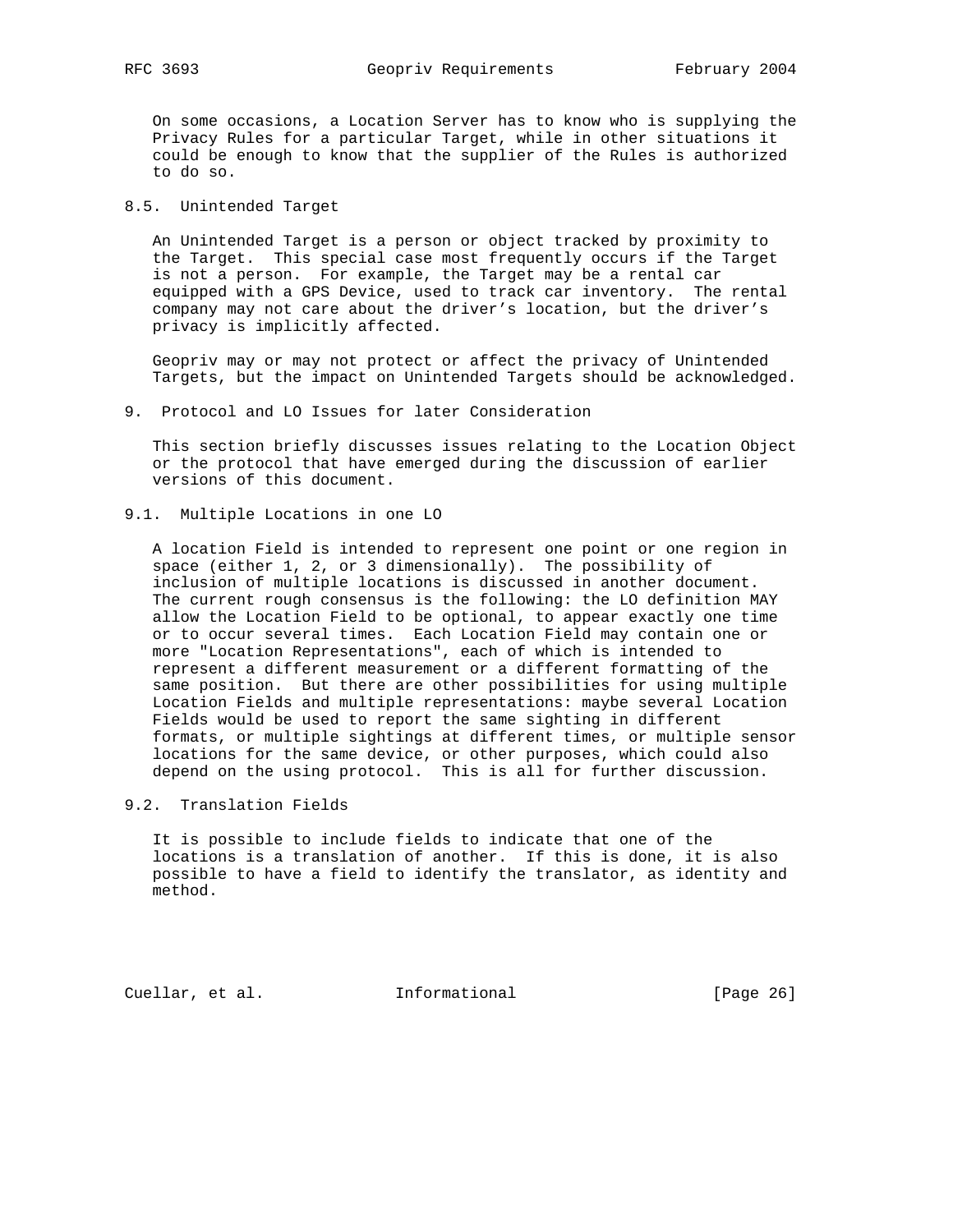# 9.3. Truth Flag

 Geopriv MUST be silent on the truth or lack-of-truth of the location information contained in the LO. Thus, the LO MUST NOT provide an attribute in object saying "I am (or am not) telling you the whole truth."

9.4. Timing Information Format

 The format of timing information is out of the scope of this document.

9.5. The Name Space of Identifiers

 Who defines the Identities: can the using protocol define the Identifiers or must the using protocol use and authenticate Pseudonyms proposed by the Rules, chosen independently of the using protocol? Of course, if the using protocol has an appropriate namespace, containing many unused names that may be used as pseudonyms and may be replaced by new ones regularly, then the Location Object may be able to use the name space. For this purpose, the user would probably have to write his Rules using this name space. Note that it is necessary to change the used pseudonyms regularly, because identifying the user behind an unlinked pseudonym can be very simple.

 There are several advantages in letting the using protocol define the name space:

- o the embedded authentication would be easier, as the using protocol often already has the credentials for the authentication identity in place and the "embedded" authentication would be independent on the form of Identifiers,
- o the size of the names would be fixed.

 On the other hand, the benefits of the Rule choosing the identifiers are:

- o the user has a control of his anonymity, and
- o the interworking of multiple systems with Location object across protocol boundaries is facilitated.

Cuellar, et al. **Informational** [Page 27]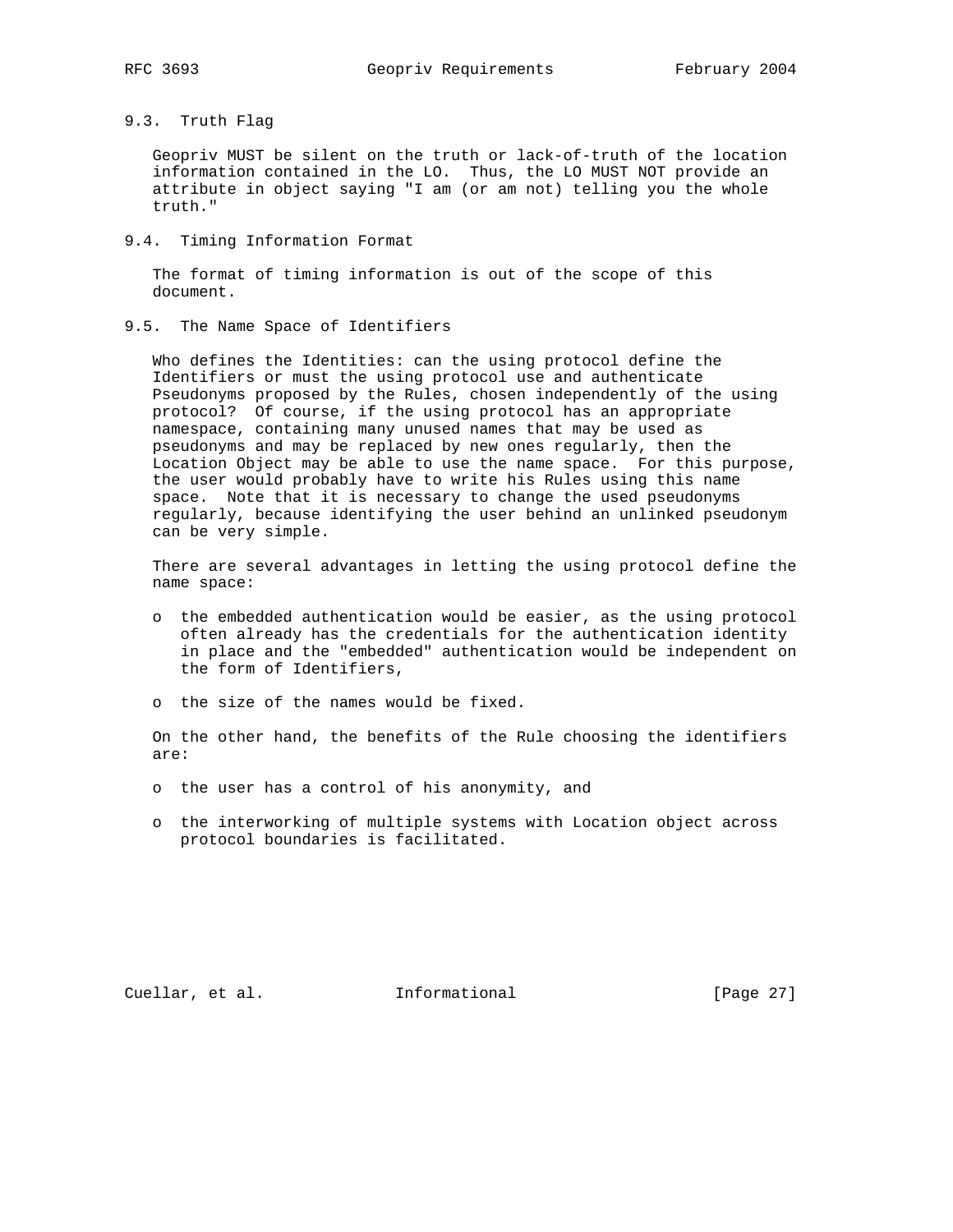10. Acknowledgements

 We wish to thank the members of the IETF Geopriv WG for their comments and suggestions. Aaron Burstein, Mehmet Ersue, Allison Mankin, Randall Gellens, and the participants of the Geopriv meetings in San Diego and Yokohama provided detailed comments or text.

- 11. References
- 11.1. Normative Reference

 [RFC2119] Bradner, S., "Key words for use in RFCs to Indicate Requirement Levels", BCP 14, RFC 2119, March 1997.

- 11.2. Informative References
	- [Bra00] Stefan A.: Rethinking Public Key Infrastructures and Digital Certificates : Building in Privacy, MIT Press; ISBN: 0262024918; 1st edition, August, 2000
	- [Cha85] Chaum, David: Security without Identification, Card Computers to make Big Brother Obsolete. Original Version appeared in: Communications of the ACM, vol. 28 no. 10, October 1985 pp. 1030-1044. Revised version available at http://www.chaum.com/articles/
	- [ISO99] ISO99: ISO IS 15408, 1999, http://www.commoncriteria.org/.
	- [OECD] OECD Guidelines on the Protection of Privacy and Transborder Flows of Personal Data, http://www.oecd.org.
	- [Pfi01] Pfitzmann, Andreas; Koehntopp, Marit: Anonymity, Unobservability, and Pseudonymity - A Proposal for Terminology; in: H Federrath (Ed.): Designing Privacy Enhancing Technologies; Proc. Workshop on Design Issues in Anonymity and Unobservability; LNCS 2009; 2001; 1-9. Newer versions available at http://www.koehntopp.de/marit/pub/anon

Cuellar, et al. **Informational** [Page 28]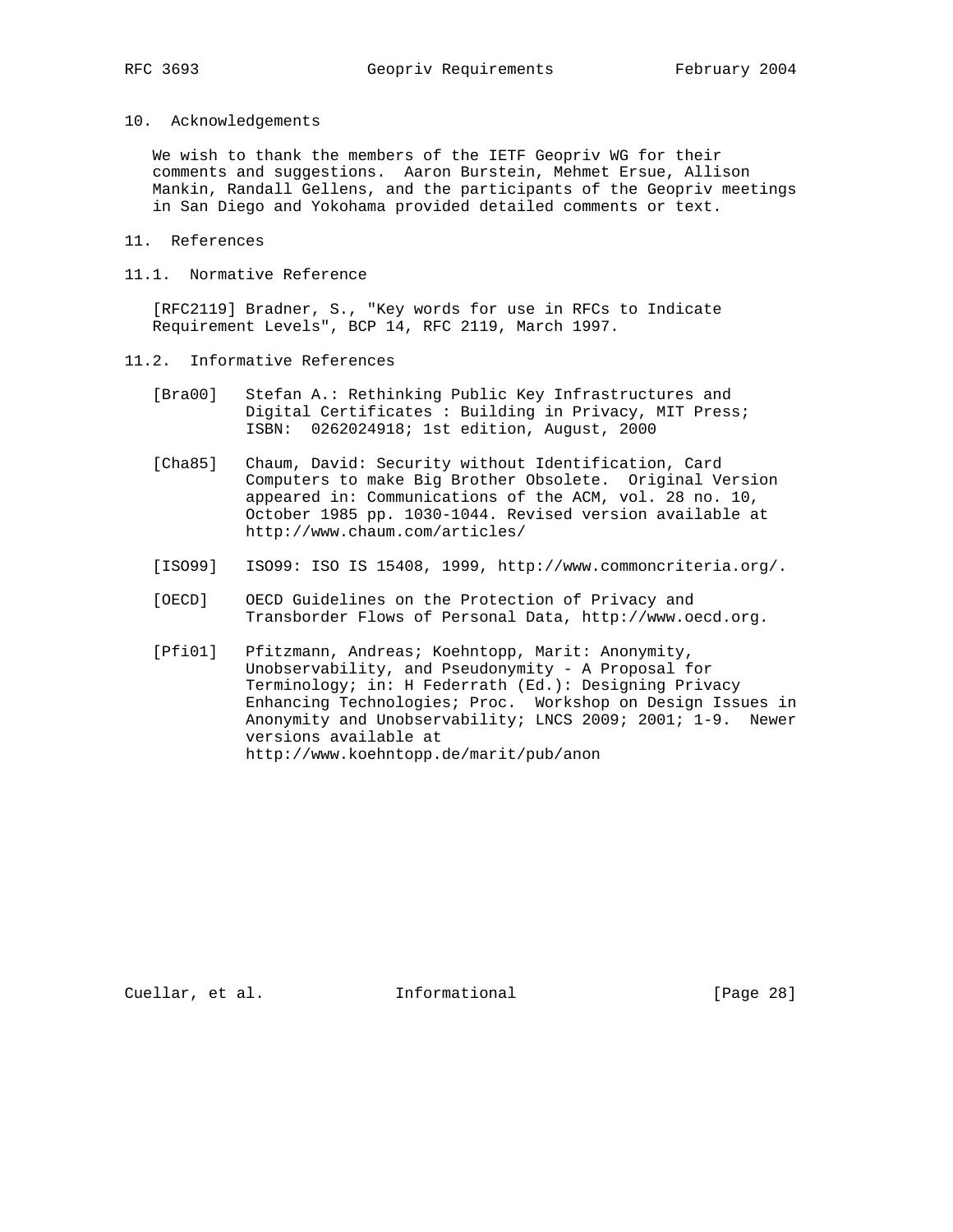12. Authors' Addresses

 Jorge R Cuellar Siemens AG Corporate Technology CT IC 3 81730 Munich, Germany

EMail: Jorge.Cuellar@siemens.com

 John B. Morris, Jr. Director, Internet Standards, Technology & Privacy Project Center for Democracy & Technology 1634 I Street NW, Suite 1100 Washington, D.C. 20006 USA

 EMail: jmorris@cdt.org URI: http://www.cdt.org

 Deirdre K. Mulligan Samuelson Law, Technology & Public Policy Clinic Boalt Hall School of Law University of California Berkeley, CA 94720 USA

 EMail: dmulligan@law.berkeley.edu URI: http://www.law.berkeley.edu/cenpro/samuelson/

 Jon Peterson NeuStar, Inc. 1800 Sutter St Suite 5707 Concord, CA 94520 USA

 EMail: jon.peterson@neustar.biz URI: http://www.neustar.biz/

 James M. Polk Cisco Systems 2200 East President George Bush Turnpike Richardson, Texas 75082 USA

EMail: jmpolk@cisco.com

Cuellar, et al. 1nformational [Page 29]